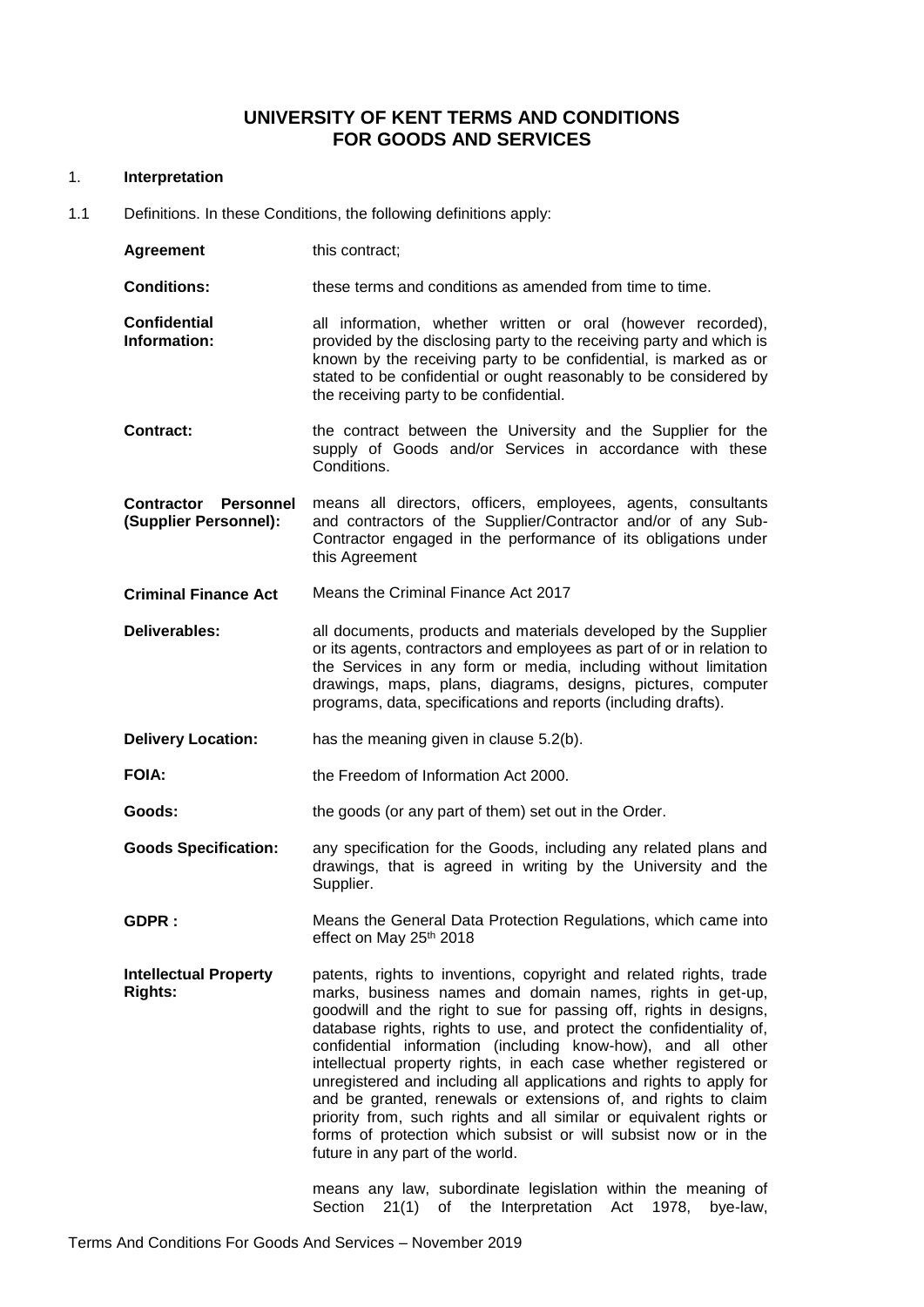| Law:                          | enforceable right within the meaning of Section 2 of the<br>European Communities Act 1972, regulation, order, regulatory<br>policy, mandatory guidance or code of practice, judgment of a<br>relevant court of law, or directives or requirements with which the<br>Contractor / Supplier is bound to comply; |
|-------------------------------|---------------------------------------------------------------------------------------------------------------------------------------------------------------------------------------------------------------------------------------------------------------------------------------------------------------|
| Order:                        | the University's order for the supply of Goods and/or Services, as<br>set out in the University's purchase order form.                                                                                                                                                                                        |
| Party:                        | A Party to this agreement                                                                                                                                                                                                                                                                                     |
| <b>Services:</b>              | the services, including without limitation any Deliverables, to be<br>provided by the Supplier under the Contract as set out in the<br>Service Specification.                                                                                                                                                 |
| <b>Service Specification:</b> | the description or specification for Services agreed in writing by<br>the University and the Supplier.                                                                                                                                                                                                        |
| Supplier:                     | the person or firm from whom the University purchases the Goods<br>and/or Services.                                                                                                                                                                                                                           |
| TUPE:                         | means the European Acquired Rights Directive 77/187 and the<br>Transfer of Undertakings (Protection of Employment) Regulations<br>1981 and 2006 (as amended)                                                                                                                                                  |
| <b>University:</b>            | the University of Kent registered in England and Wales by Royal<br>Charter with company number RC000656.                                                                                                                                                                                                      |
| <b>University Materials:</b>  | has the meaning set out in clause 6.4(i).                                                                                                                                                                                                                                                                     |
| VAT:                          | value added tax in accordance with the provisions of the Value<br>Added Tax Act 1994.                                                                                                                                                                                                                         |
| <b>Working Day:</b>           | a day (other than a Saturday or Sunday) in England when banks<br>in London are open for business.                                                                                                                                                                                                             |

- 1.2 In these Conditions, unless the context otherwise requires:
	- (a) a **person** includes a natural person, corporate or unincorporated body (whether or not having separate legal personality);
	- (b) a references to a party includes its personal representatives, successors or permitted assigns;
	- (c) any obligation on any party not to do or omit to do anything shall include an obligation not to allow that thing to be done or omitted to be done;
	- (d) any reference to an enactment includes reference to that enactment as amended or replaced from time to time and to any subordinate legislation, byelaw or code of practice made under that enactment;
	- (e) the word 'including' shall be understood as meaning 'including without limitation;' and
	- (f) a reference to **writing** or **written** includes faxes and e-mails.

## 2. **Basis of Contract**

- 2.1 The Order constitutes an offer by the University to purchase Goods and/or Services from the Supplier in accordance with these Conditions.
- 2.2 The Order shall be deemed to be accepted on the earlier of: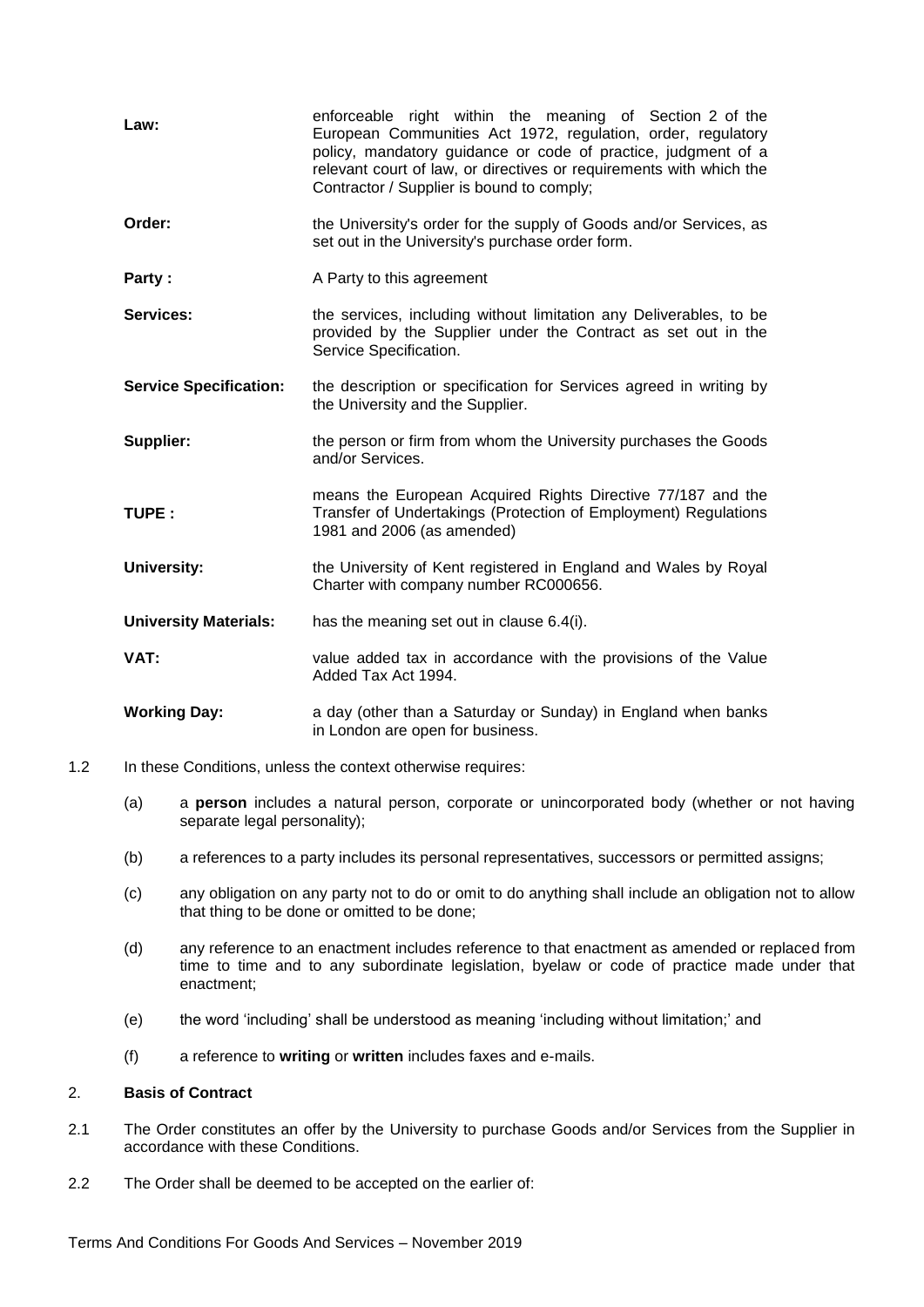- (a) the Supplier issuing written acceptance of the Order; or
- (b) any act by the Supplier consistent with fulfilling the Order,

at which point and on which date the Contract shall come into existence.

- 2.3 These Conditions apply to the Contract to the exclusion of any other terms that the Supplier seeks to impose or incorporate, or which are implied by trade, custom, practice or course of dealing.
- 2.4 All of these Conditions shall apply to the supply of both Goods and Services except where the application to one or the other is specified.
- 2.5 The Supplier will take reasonable steps and responsibility to protect itself from fraud, including any third parties impersonating the University to obtain goods or services by deception.
- 2.6 This Contract constitutes the entire agreement between the parties for the Services. The Supplier acknowledges that in entering into this Agreement, the Supplier has not relied on any warranty, representation statement, agreement or undertaking except those expressly set out in this Agreement. The Supplier waives any claim for breach of, or any right to rescind this Agreement in respect of, any representation which is not specifically contained in this Agreement as a warranty. However, this clause does not exclude any liability which either party may have to the other (or any right which either party may have to rescind this Agreement) in respect of any fraudulent misrepresentation or fraudulent concealment prior to the execution of this Agreement.

## 3. **Supply of Goods**

- <span id="page-2-0"></span>3.1 The Supplier shall ensure that the Goods shall:
	- (a) correspond with their description and any applicable Goods Specification;
	- (b) be of satisfactory quality (within the meaning of the Sale of Goods Act 1979) and fit for any purpose held out by the Supplier or made known to the Supplier by the University, expressly or by implication, and in this respect the University relies on the Supplier's skill and judgment;
	- (c) be new (unless otherwise specified in the Goods Specification) and free from defects in design, materials and workmanship and remain so for 12 months after delivery; and
	- (d) comply with all applicable statutory and regulatory requirements relating to the manufacture, labelling, packaging, storage, handling and delivery of the Goods.
- 3.2 The Supplier shall ensure that at all times it has and maintains all the licences, permissions, authorisations, consents and permits that it needs to carry out its obligations under the Contract in respect of the Goods.
- 3.3 The University shall have the right to inspect and test the Goods at any time before delivery. Acceptance of goods and services may be subject to User Acceptance Testing and failure of this process may result in any delivery being rejected. Such acceptance will not be withheld unreasonably.

## <span id="page-2-1"></span>4. **Cancellation**

- 4.1 The University shall have the right to cancel an Order for the Goods, or any part of the Goods, which have not yet been delivered to the University. The Cancellation shall be made in writing. The University shall pay for the Goods which have already been delivered to the University or, on the deemed date of service of the notice of cancellation, are already in transit and the costs of materials which the Supplier has purchased to fulfil the order for the Goods and which cannot be used for other orders or be returned to the supplier of those materials for a refund. For the avoidance of doubt, the University shall not be liable for any loss of anticipated profits or any consequential loss.
- 4.2 The University reserves the right to cancel an order if the date for delivery has passed and there has not been credible progress in the process of delivery, and / or in a circumstance where there is no reasonable likelihood of a timely delivery should the original and agreed date have passed.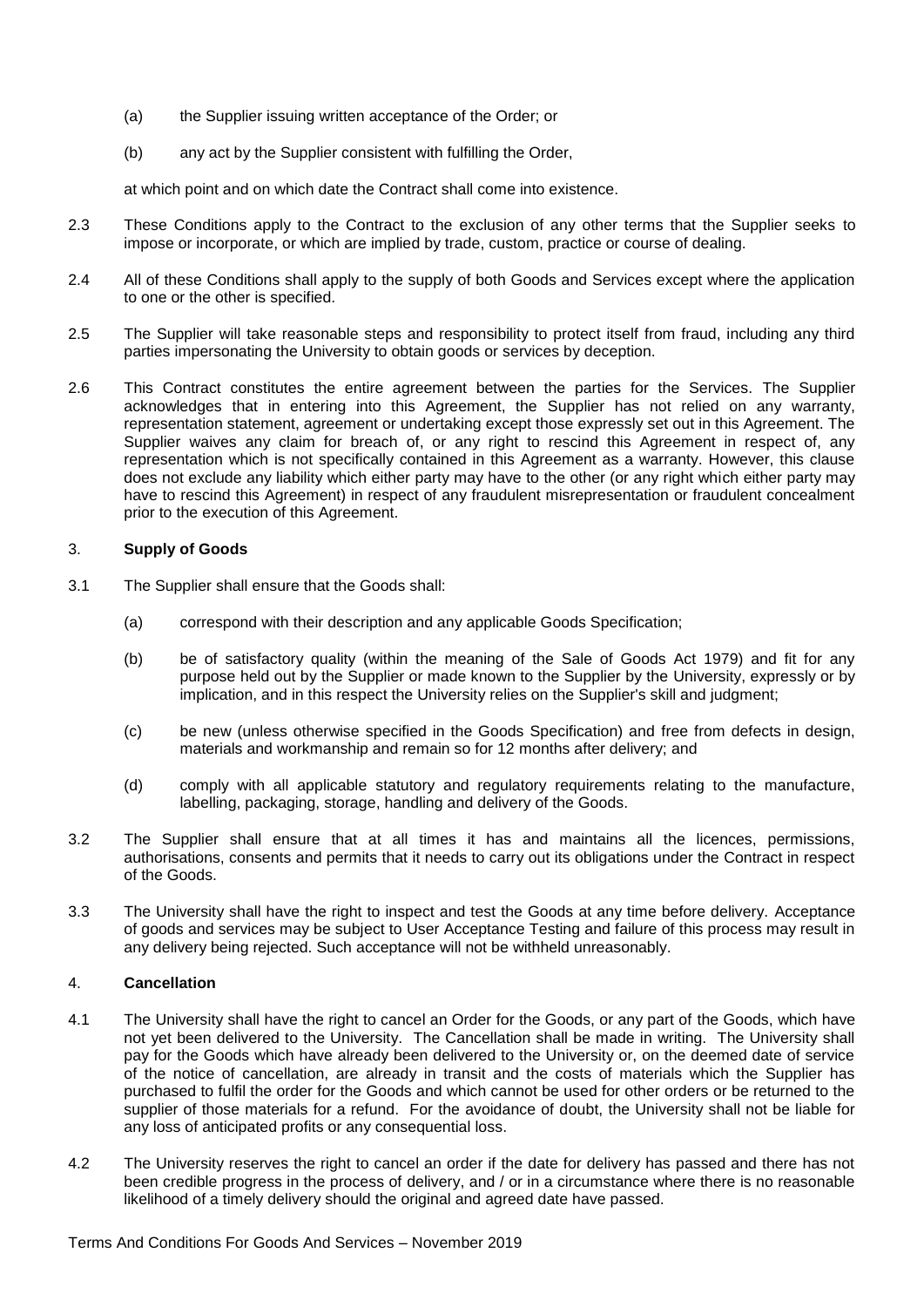## 5. **Delivery of Goods**

- 5.1 The Supplier shall ensure that:
	- (a) the Goods are properly packed and secured in such manner as to enable them to reach their destination in good condition;
	- (b) each delivery of the Goods is accompanied by a delivery note which shows the date of the Order, the Order number (if any), the type and quantity of the Goods, special storage instructions (if any) and, if the Goods are being delivered by instalments, the outstanding balance of Goods remaining to be delivered; and
	- (c) if the Supplier requires the University to return any packaging material for the Goods to the Supplier, that fact is clearly stated on the delivery note. Any such packaging material shall only be returned to the Supplier at the cost of the Supplier.
- <span id="page-3-0"></span>5.2 The Supplier shall deliver the Goods:
	- (a) on the date specified in the Order or, if no such date is specified, then within 30 days of the date of the Order;
	- (b) to the University's premises at University of Kent, Canterbury, Kent, CT2 7LR or such other location as is set out in the Order or as instructed by the University before delivery (**Delivery Location**);
	- (c) during the University's normal hours of business on a Working Day, or as instructed by the University.
	- (d) For the avoidance of doubt the University has locations in Canterbury, Medway, Tonbridge, and internationally at Athens, Brussels, Paris and Rome. Request for delivery to other locations is likely to be fraudulent and it is the responsibility of the supplier to ensure that any delivery address is a valid location for legitimate receipt of the goods.
- 5.3 Delivery of the Goods shall be completed on the completion of unloading of the Goods at the Delivery Location.
- 5.4 The Supplier shall not deliver the Goods in instalments without the University's prior written consent. Where it is agreed that the Goods are delivered by instalments, they may be invoiced and paid for separately. However, failure by the Supplier to deliver any one instalment on time or at all or any defect in an instalment shall entitle the University to the remedies set out in clause [7.1.](#page-4-1)
- 5.5 Title and risk in the Goods shall pass to the University on completion of delivery.
- 5.6 It is the responsibility of the Supplier to inform the University at the first opportunity should the targeted and agreed delivery date of any Goods or Services be unachievable and to work with the University to agree the revised Delivery Date.
- 5.7 The Supplier agrees to ensure that it maintains ownership and title during transit of any Goods, and to provide insurances to compensate for any damage incurred during transportation of these Goods.
- 5.8 The University is not responsible for any late deliveries caused by any complications from Brexit, including but not limited to, importation difficulties, delays at Border Control, and the deterioration of any goods such as food, perishables, or time-sensitive items, as a result of matters outside of the Universities control. It is the responsibility of the Supplier to ensure that all importation licences and documentation is prepared for smooth transition through any and all borders, controls, checkpoints, and authorities for timely delivery.

#### 6. **Supply of Services**

6.1 The Supplier shall from the date set out in the Order and for the duration of this Contract provide the Services to the University in accordance with the terms of the Contract.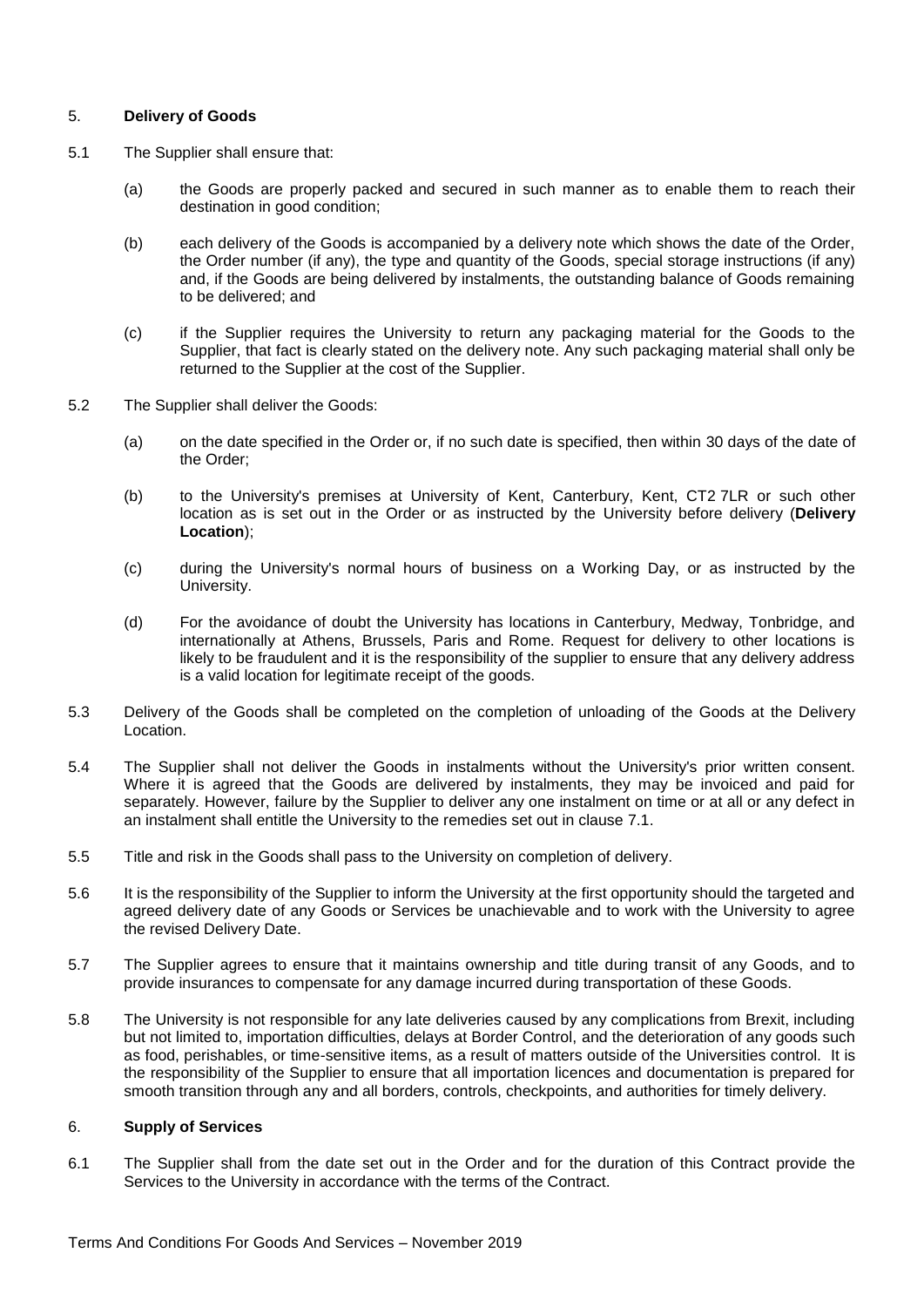- 6.2 The Supplier shall meet any performance dates for the Services specified in the Order or notified to the Supplier by the University.
- 6.3 The Services shall be provided for a period as stated in the contract letter or Purchase Order, subject to the University rights of earlier termination under the Terms & Conditions.
- <span id="page-4-2"></span>6.4 In providing the Services, the Supplier shall:
	- (a) co-operate with the University in all matters relating to the Services, and comply with all instructions of the University;
	- (b) perform the Services with all reasonable care, skill and diligence in accordance with good industry practice in the Supplier's industry, profession or trade;
	- (c) use personnel who are suitably skilled and experienced to perform tasks assigned to them, and in sufficient number to ensure that the Supplier's obligations are fulfilled in accordance with this Contract;
	- (d) ensure that the Services and Deliverables will conform with all descriptions and specifications set out in the Service Specification, and that the Deliverables shall be fit for any purpose expressly or impliedly made known to the Supplier by the University;
	- (e) provide all equipment, tools and vehicles and such other items as are required to provide the Services;
	- (f) use the best quality goods, materials, standards and techniques, and ensure that the Deliverables, and all materials supplied and used in the Services or transferred to the University, will be free from defects in workmanship, installation and design;
	- (g) obtain and at all times maintain all necessary licences and consents, and comply with all applicable laws and regulations;
	- (h) observe all health and safety rules and regulations and any other security requirements that apply at any of the University's premises;
	- (i) hold all materials, equipment and tools, drawings, specifications and data supplied by the University to the Supplier (**University Materials**) in safe custody at its own risk, maintain the University Materials in good condition until returned to the University, and not dispose or use the University Materials other than in accordance with the University's written instructions or authorisation; and
	- (j) not do or omit to do anything which may cause the University to lose any licence, authority, consent or permission upon which it relies for the purposes of conducting its business, and the Supplier acknowledges that the University may rely or act on the Services.

#### <span id="page-4-0"></span>7. **University remedies**

- <span id="page-4-1"></span>7.1 If the Supplier fails to deliver the Goods and/or perform the Services by the applicable date, the University shall, without limiting its other rights or remedies, have one or more of the following rights:
	- (a) to terminate the Contract with immediate effect by giving written notice to the Supplier;
	- (b) to refuse to accept any subsequent performance of the Services and/or delivery of the Goods which the Supplier attempts to make;
	- (c) to recover from the Supplier any costs incurred by the University in obtaining substitute goods and/or services from a third party;
	- (d) where the University has paid in advance for Services that have not been provided by the Supplier and/or Goods which have not been delivered by the Supplier, to have such sums refunded by the Supplier; and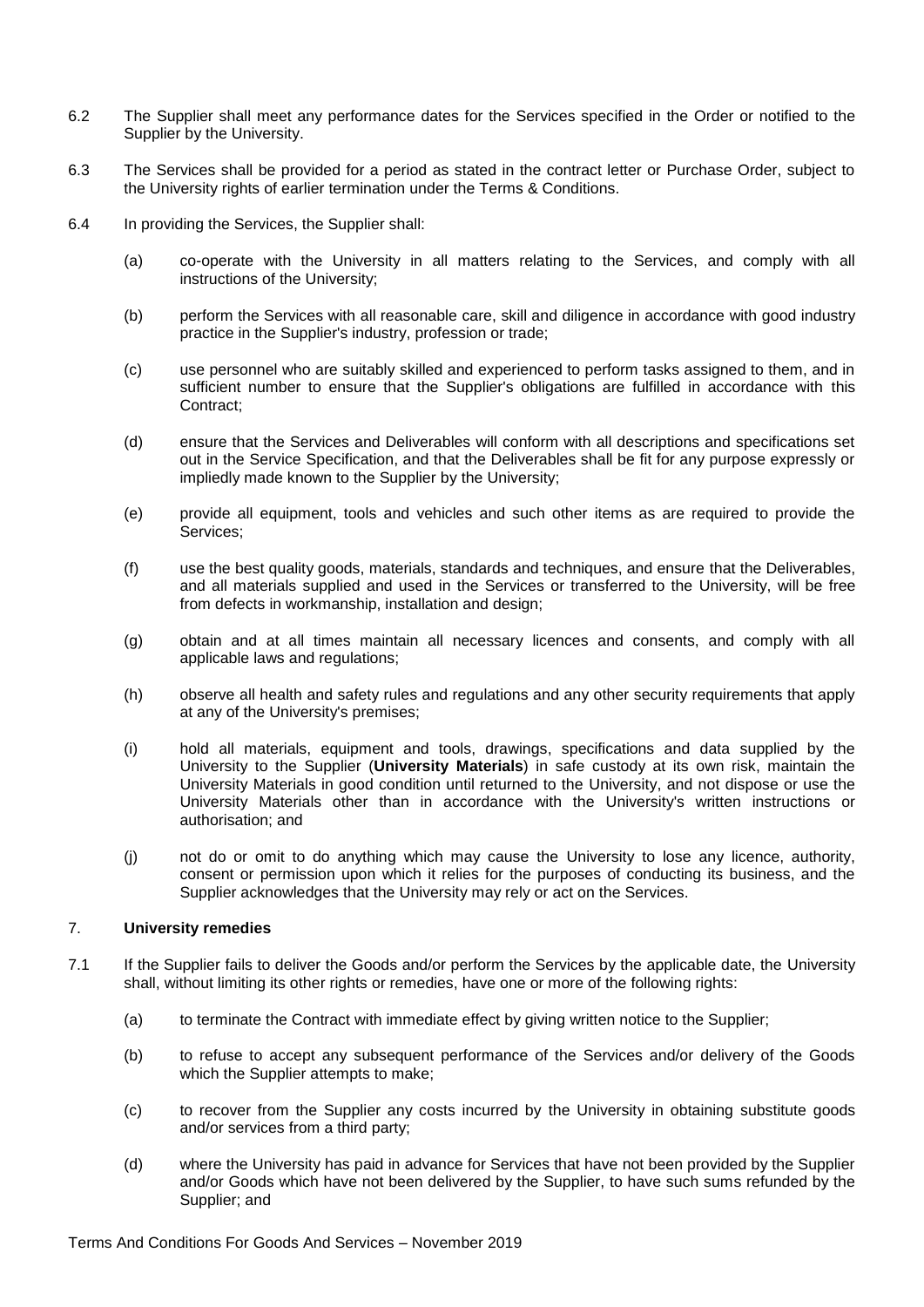- (e) to claim damages for any additional costs, loss or expenses incurred by the University which are in any way attributable to the Supplier's failure to meet such dates.
- 7.2 If the Supplier has delivered Goods that do not comply with the undertakings set out in clause [3.1,](#page-2-0) then, without limiting its other rights or remedies, the University shall have one or more of the following rights, whether or not it has accepted the Goods:
	- (a) to reject the Goods (in whole or in part) whether or not title has passed and to return them to the Supplier at the Supplier's own risk and expense;
	- (b) to terminate the Contract with immediate effect by giving written notice to the Supplier;
	- (c) to require the Supplier to repair or replace the rejected Goods, or to provide a full refund of the price of the rejected Goods (if paid);
	- (d) to refuse to accept any subsequent delivery of the Goods which the Supplier attempts to make;
	- (e) to recover from the Supplier any expenditure incurred by the University in obtaining substitute goods from a third party; and
	- (f) to claim damages for any additional costs, loss or expenses incurred by the University arising from the Supplier's failure to supply Goods in accordance with clause [3.1.](#page-2-0)
- 7.3 If the Supplier has supplied Services that do not conform to the undertakings in clause [6.4](#page-4-2) then, without limiting its other rights or remedies, the University shall have one or more of the following rights:
	- (a) to refuse to accept any subsequent performance of the Services which the Supplier attempts to make;
	- (b) recover from the Supplier any costs incurred by the University in obtaining substitute services from a third party; and/or
	- (c) where the University has paid in advance for Services that have not been provided by the Supplier, to have such sums refunded by the Supplier.
- 7.4 These Conditions shall extend to any substituted or remedial services and/or repaired or replacement goods supplied by the Supplier.
- 7.5 The University's rights under this Contract are in addition to its rights and remedies implied by statute and common law.

#### 8. **Charges and payment**

- 8.1 The price for the Goods:
	- (a) shall be the price set out in the Order, or if no price is quoted, the price set out in the Supplier's published price list in force at the date of the Order; shall be inclusive of the costs of packaging, insurance and carriage of the Goods, unless otherwise agreed in writing by the University. No extra charges shall be effective unless agreed in writing and signed by the University; and
	- (b) shall not be varied for reason or currency fluctuation, unforeseen circumstances, or any other reason during the period between the Order being accepted and delivery. These will include any attempts to impose price changes and alterations / uplifts as a result of changes in supply chain or suppliers to the Supplier.
	- (c) Shall be set in Pounds Sterling and at the price/currency exchange rate applicable on the day of Order. Currency changes, fluctuations, exchange rates, and other variations will not be accepted. For clarity, the exchange rate on the date of delivery, invoice submission, or any date, or currency, other than that of the day the Order is placed will not be valid.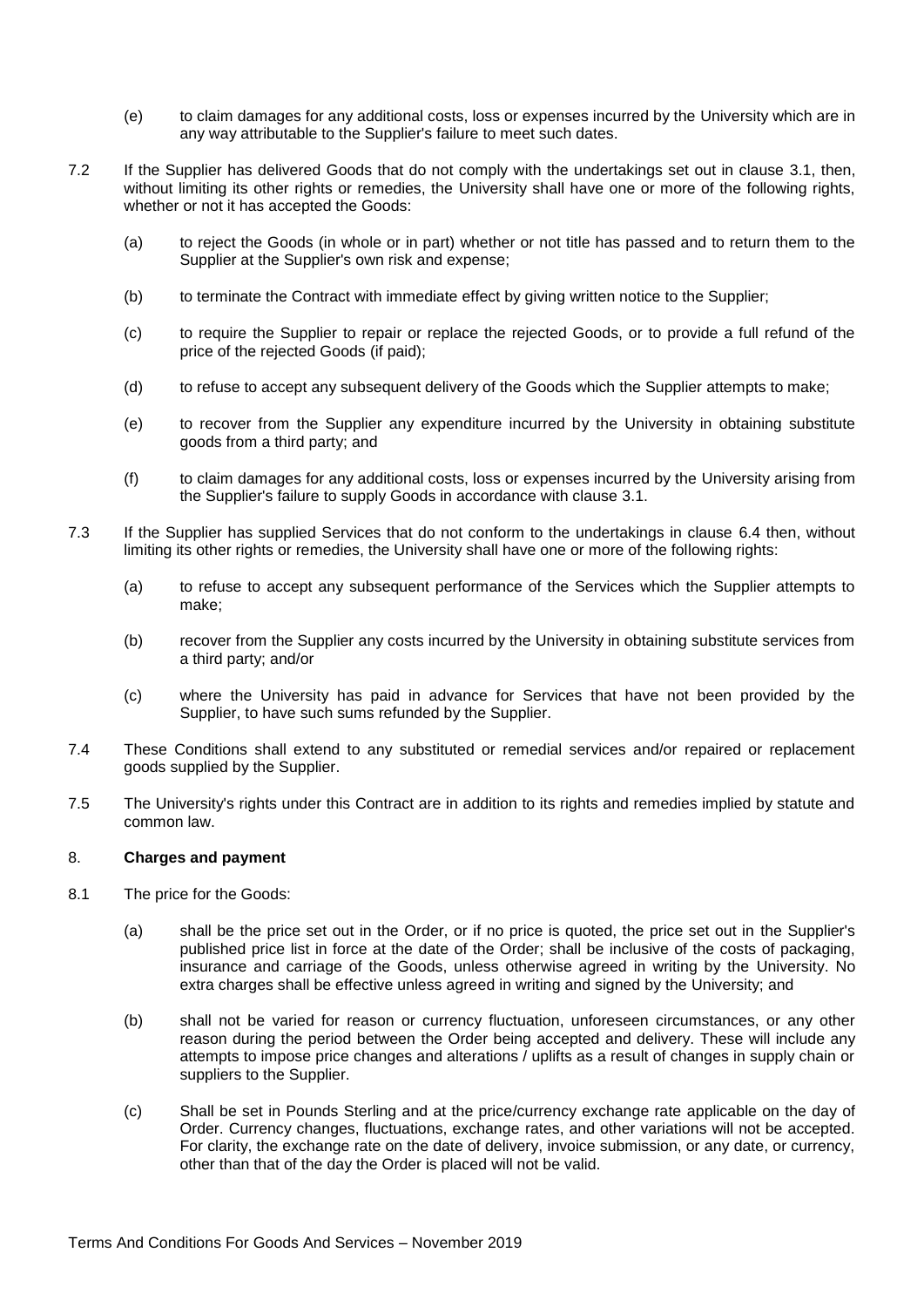- 8.2 The charges for the Services shall be set out in the Order, and shall be the full and exclusive remuneration of the Supplier in respect of the supply of the Goods and / or Services. Unless otherwise agreed in writing by the University, the charges shall include every cost and expense of the Supplier directly or indirectly incurred in connection with the performance of the Services.
- 8.3 In respect of Goods, the Supplier shall invoice the University on or at any time after completion of delivery. In respect of Services, the Supplier shall invoice the University on completion of the Services. Each invoice shall include such supporting information required by the University to verify the accuracy of the invoice, including but not limited to the relevant purchase order number.
- 8.4 In consideration of the supply of Goods and/or Services by the Supplier, the University shall pay the invoiced amounts within 30 days of the date of a correctly rendered invoice to a bank account nominated in writing by the Supplier.
- 8.5 All amounts payable by the University under the Contract are exclusive of VAT which shall be charged at the prevailing rate. The University shall, on receipt of a valid VAT invoice from the Supplier, pay to the Supplier a sum equal to the VAT chargeable in respect of the supply of the Goods and/or Services.
- 8.6 If a payment of an undisputed amount is not made by the University by due date for payment, then the University shall pay the Supplier interest on the overdue amount at the rate specified in the Late Payment of Commercial Debts (Interest) Act 1998. This clause shall not apply to payments that the University disputes in good faith.
- 8.7 The Supplier shall maintain complete and accurate records of the time spent and materials used by the Supplier in providing the Services, and the Supplier shall allow the University to inspect such records at all reasonable times on request.
- 8.8 The University may at any time, without limiting any of its other rights or remedies, set off any liability of the Supplier to the University against any liability of the University to the Supplier, whether either liability is present or future, liquidated or unliquidated, and whether or not either liability arises under the Contract.
- 8.9 The imposition of annual price rises, whether linked to any inflationary index or not, is not part of this contract. The price for the delivery of the service is set and fixed for the duration of the initial Contract term.
- 8.10 In the event that the Contract Price is increased or decreased as a result of any new legislation or regulation being made after the commencement of the contract, the amount of any such increase or decrease shall be treated as a variation to the contract and will be assessed on an individual basis. Such variations will not be allowed where new legislation or regulations are enacted after the commencement of the contract, but were made public prior to the commencement of the contract. Any such variations to price which can be foreseen by the Supplier prior to commencement of the Contract will be deemed to have been included in the Contract Price.
- 8.11 Except where agreed in advance by an authorised representative of the University, normally the Head Of Procurement or their nominated representative or deputy, the University will not pay in advance for any part of the goods, services or works. Payment in advance would normally only be agreed in exceptional circumstances where the initial capital outlay of any project, or the delay between expenditure and receipt by the supplier, would be excessive in terms of time or value to the extent that it would cause unnecessary duress onto the supplier, and in such circumstances would be by prior agreement only.
- 8.12 The Supplier also guarantees to adhere to the requirement of the PPN Procurement Policy Note 04/19 located at : [https://www.gov.uk/government/publications/procurement-policy-note-0419-taking-account-of](https://www.gov.uk/government/publications/procurement-policy-note-0419-taking-account-of-a-suppliers-approach-to-payment-in-the-procurement-of-major-contracts--2)[a-suppliers-approach-to-payment-in-the-procurement-of-major-contracts--2](https://www.gov.uk/government/publications/procurement-policy-note-0419-taking-account-of-a-suppliers-approach-to-payment-in-the-procurement-of-major-contracts--2)

This also applies in relation to payment of Subcontractors.

8.13 The University may wish to move to electronic invoicing and will communicate so at such point that this occurs.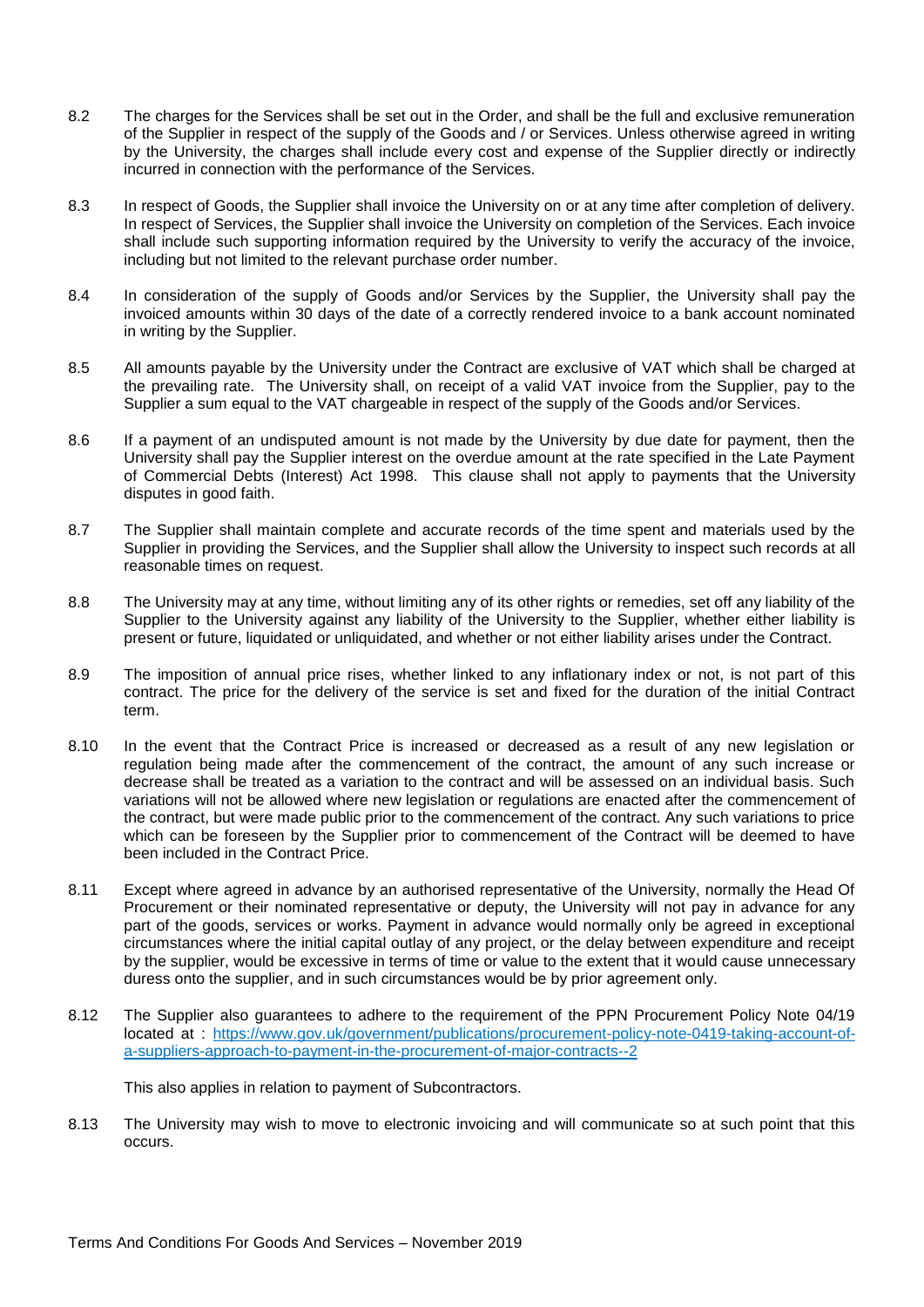## 9. **Assignment and subcontracting**

- 9.1 The University may at any time assign, transfer, mortgage, charge, subcontract or deal in any other manner with all or any of its rights or obligations under the Contract.
- 9.2 The Supplier may not assign, transfer, mortgage, charge, subcontract, declare a trust over or deal in any other manner with all or any of its rights or obligations under the Contract without the prior written consent of the University.
- 9.3 The Supplier must also ensure that any suppliers in the Subcontracting supply chain are paid within 30 days of receipt of a correct invoice, in compliance with the requirements of the Prompt Payment Policy published by the Government :<https://www.gov.uk/guidance/prompt-payment-policy>
- 9.4 The Supplier must also ensure that in the event of a change of control or performance standard by a subcontractor, that the delivery of the goods, services or works, is maintained and be clear that the contract for performance of the goods, services or works exists between the contracting authority and the Supplier.
- 9.5 It is the expectation of The University that the Supplier should declare any substantial subcontracting of services to a third party or of any change in the intended method of service provision during the lifespan of the contract where subcontractors are engaged. It is the expectation of the University that any subcontracted suppliers be treated by the Tenderer in adherence with the University Supplier Code Of Conduct which is linked to from : [https://www.kent.ac.uk/finance/procurement/index.html?tab=policies-and](https://www.kent.ac.uk/finance/procurement/index.html?tab=policies-and-procedures)[procedures](https://www.kent.ac.uk/finance/procurement/index.html?tab=policies-and-procedures)

## 10. **Intellectual Property Rights**

- 10.1 In respect of the Goods and any goods that are transferred to the University as part of the Services under this Contract, including without limitation the Deliverables or any part of them, the Supplier warrants that it has full clear and unencumbered title to all such items, and that at the date of delivery of such items to the University, it will have full and unrestricted rights to sell and transfer all such items to the University.
- 10.2 The Supplier grants the University a perpetual, royalty free, irrevocable, non-exclusive licence (with the right to sub-licence) to use all Intellectual Property Rights in the Goods or in any materials accompanying the Goods to the extent that it is necessary to fulfil the Supplier's obligations under the Contract or enable the University to use the Goods for their intended purpose.
- <span id="page-7-0"></span>10.3 The Supplier assigns to the University, with full title guarantee and free from all third party rights, all Intellectual Property Rights in the products of the Services, including for the avoidance of doubt the Deliverables.
- 10.4 The Supplier shall obtain waivers of all moral rights in the products of the Services, including for the avoidance of doubt the Deliverables, to which any individual is now or may be at any future time entitled under Chapter IV of Part I of the Copyright Designs and Patents Act 1988 or any similar provisions of law in any jurisdiction.
- 10.5 The Supplier shall, promptly at the University's request, do (or procure to be done) all such further acts and things and the execution of all such other documents as the University may from time to time require for the purpose of securing for the University the full benefit of the Contract, including all right, title and interest in and to the Intellectual Property Rights assigned to the University in accordance with clause [10.3.](#page-7-0)
- 10.6 All University Materials are the exclusive property of the University and shall remain so throughout the term of the Contract.
- 10.7 All Intellectual Property Rights in the University Materials shall remain the property of the University but the University hereby grants the Supplier a royalty-free, non-exclusive and non-transferrable licence to use such materials as required during the term of the Contract for the sole purpose of enabling the Supplier to perform its obligations under the Contract.
- 10.8 Use of the University logo and branding on any products produced as a result of any Order or instruction should adhere to the use of the Brand Identity as outlined at :<https://www.kent.ac.uk/brand/guide.html>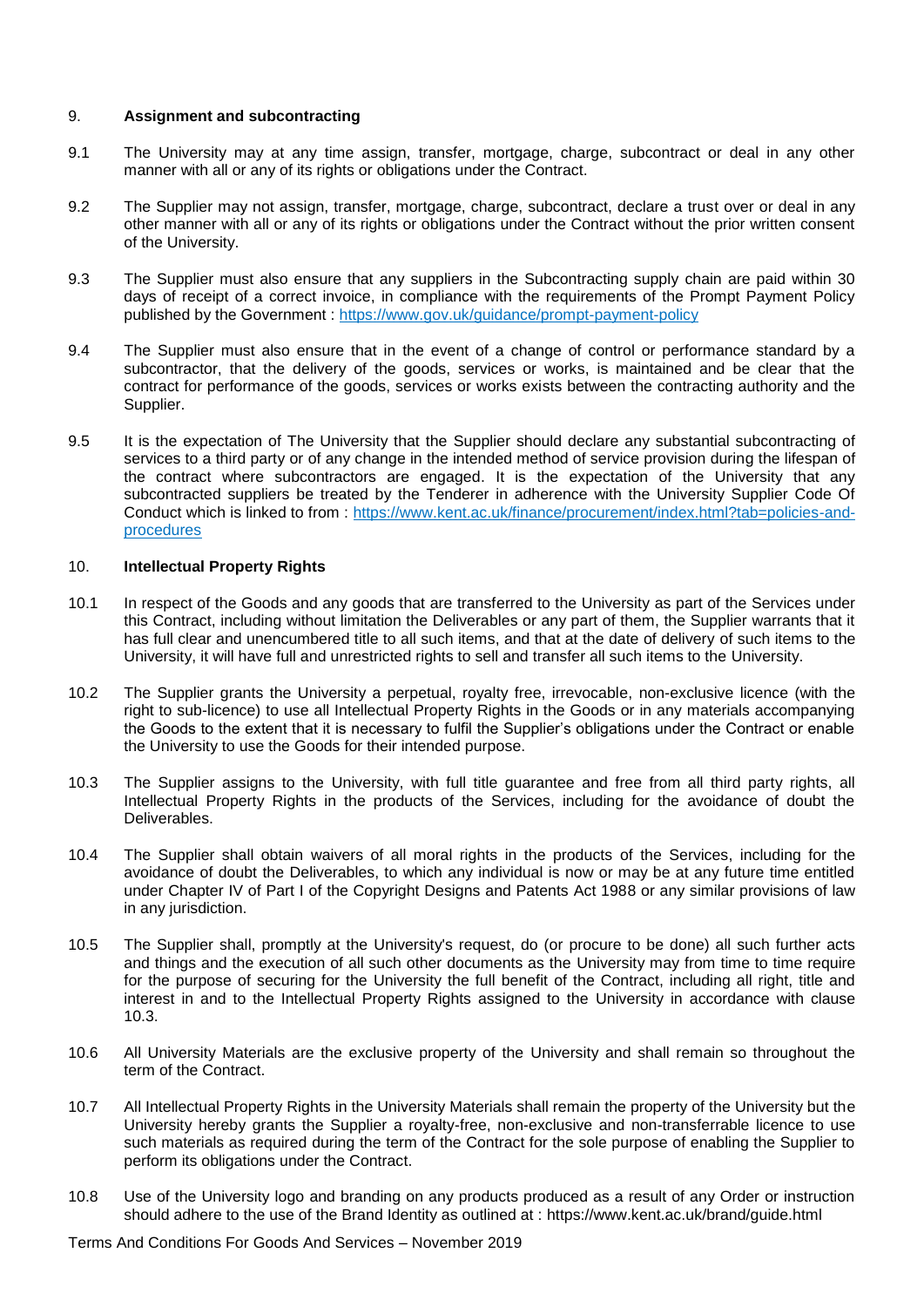## 11. **Confidentiality, transparency and publicity**

- <span id="page-8-1"></span>11.1 Subject to clause [11.2,](#page-8-0) each party shall:
	- (a) treat all Confidential Information it receives as confidential, safeguard it accordingly and not disclose it to any other person without the prior written permission of the disclosing party; and
	- (b) not use or exploit the disclosing party's Confidential Information in any way except for the purposes anticipated under the Contract.
- <span id="page-8-2"></span><span id="page-8-0"></span>11.2 Notwithstanding clause [11.1,](#page-8-1) a party may disclose Confidential Information which it receives from the other party:
	- (a) where disclosure is required by applicable law or by a court of competent jurisdiction;
	- (b) to its auditors or for the purposes of regulatory requirements;
	- (c) on a confidential basis, to its professional advisers;
	- (d) where the receiving party is the Supplier, to its staff on a need to know basis to enable performance of the Supplier's obligations under the Contract provided that the Supplier shall procure that any staff to whom it discloses Confidential Information pursuant to this clause [\(d\)](#page-8-2) shall observe the Supplier's confidentiality obligations under the Contract; and
	- (e) where the receiving party is the University:
		- (a) on a confidential basis to the employees, agents, consultants and contractors of the University subject to a confidentiality agreement or arrangement containing terms no less stringent than those placed on the University under this Contract; or
		- (b) in accordance with clause [12.](#page-8-3)
- 11.3 The Supplier shall not make any press announcement or publicise the Contract or any part of the Contract in any way, except with the prior written consent of the University.

## <span id="page-8-3"></span>12. **Freedom of information**

- 12.1 The Supplier acknowledges that the University:
	- (a) is subject to the requirements of the FOIA and shall provide all necessary assistance and cooperation as is reasonably requested by the University to enable the University to comply with its obligations under the FOIA; and
	- (b) may be required under the FOIA to disclose Information concerning the Supplier, the Goods or the Services (including commercially sensitive information) without consulting or obtaining consent from the Supplier.
- 12.2 Notwithstanding any other provision in the Contract, the University shall be responsible for determining in its absolute discretion whether any information relating to the Supplier, the Goods or Services is exempt from disclosure in accordance with the FOIA.

#### <span id="page-8-4"></span>13. **Indemnity and insurance**

- 13.1 The Supplier shall keep the University indemnified against all liabilities, costs, expenses, damages and losses (including but not limited to any direct, indirect or consequential losses, loss of profit, loss of reputation and all interest, penalties and legal costs (calculated on a full indemnity basis) and all other reasonable professional costs and expenses) up to a value of £5 million in any one instance suffered incurred by the University as a result of or in connection with:
	- (a) any claim made against the University for actual or alleged infringement of a third party's Intellectual Property Rights arising out of, or in connection with, the manufacture, supply or use of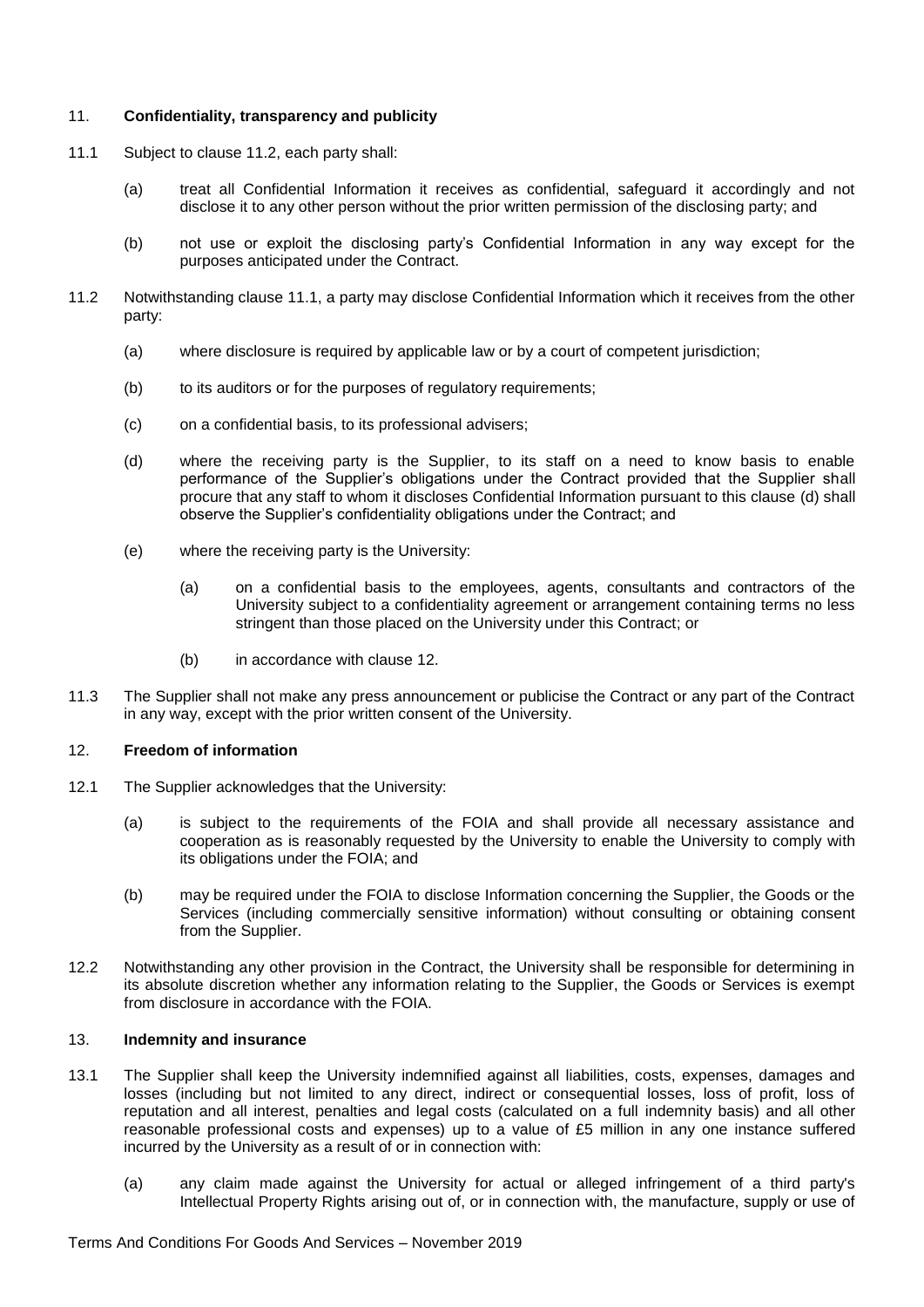the Goods, or receipt, use or supply of the Services, to the extent that the claim is attributable to the acts or omissions of the Supplier, its employees, agents or subcontractors;

- (b) any claim made against the University by a third party for death, personal injury or damage to property arising out of, or in connection with defects in Goods, to the extent that the defects in the Goods are attributable to the acts or omissions of the Supplier, its employees, agents or subcontractors; and
- (c) any claim made against the University by a third party arising out of or in connection with the supply of the Goods or the Services, to the extent that such claim arises out of the breach, negligent performance or failure or delay in performance of the Contract by the Supplier, its employees, agents or subcontractors.
- 13.2 This clause [13](#page-8-4) shall survive termination of the Contract.
- 13.3 During the term of the Contract, the Supplier shall maintain in force, with a reputable insurance company, professional indemnity insurance, employers' liability insurance, product liability insurance and public liability insurance (of a minimum value of £5 million) to cover the liabilities that may arise under or in connection with the Contract, and shall, on the University's request, produce both the insurance certificate giving details of cover and the receipt for the current year's premium in respect of each insurance.

## <span id="page-9-0"></span>14. **Force majeure**

Neither party shall have any liability under or be deemed to be in breach of the Contract for any delays or failures in performance of the Contract which result from circumstances beyond the reasonable control of the party affected. Each party shall promptly notify the other party in writing when such circumstances case a delay or failure in performance and when they cease to do so. If such circumstances continue for a continuous period of more than 30 days, either party may terminate the Contract by written notice to the other party.

#### <span id="page-9-1"></span>15. **Termination**

- 15.1 Without prejudice to any other right or remedy, the University may terminate the Contract:
	- (a) in respect of the supply of Services, by giving the Supplier three months' written notice (or if the Contract is less than three months in duration by giving one month's written notice); and
	- (b) in respect of the supply of Goods, in whole or in part at any time before delivery with immediate effect by giving written notice to the Supplier in accordance with clause [4.](#page-2-1)
- 15.2 The Supplier may terminate the Contract by written notice to the University if the University has not paid any undisputed amounts within 90 days of them falling due.
- 15.3 In any of the circumstances in these Conditions in which a party may terminate the Contract, where both Goods and Services are supplied, that party may terminate the Contract in respect of the Goods, or in respect of the Services, and the Contract shall continue in respect of the remaining supply.
- 15.4 Without limiting its other rights or remedies, the University may terminate the Contract with immediate effect by giving written notice to the Supplier if the Supplier:
	- (a) commits a material breach of the terms of the Contract and (if such a breach is remediable) fails to remedy that breach within 30 days of receipt of notice in writing to do so;
	- (b) repeatedly breaches any of the terms of the Contract in such a manner as to reasonably justify the opinion that its conduct is inconsistent with it having the intention or ability to give effect to the terms of the Contract;
	- (c) undergoes a change of control within the meaning of section 416 of the Income and Corporation Taxes Act 1988;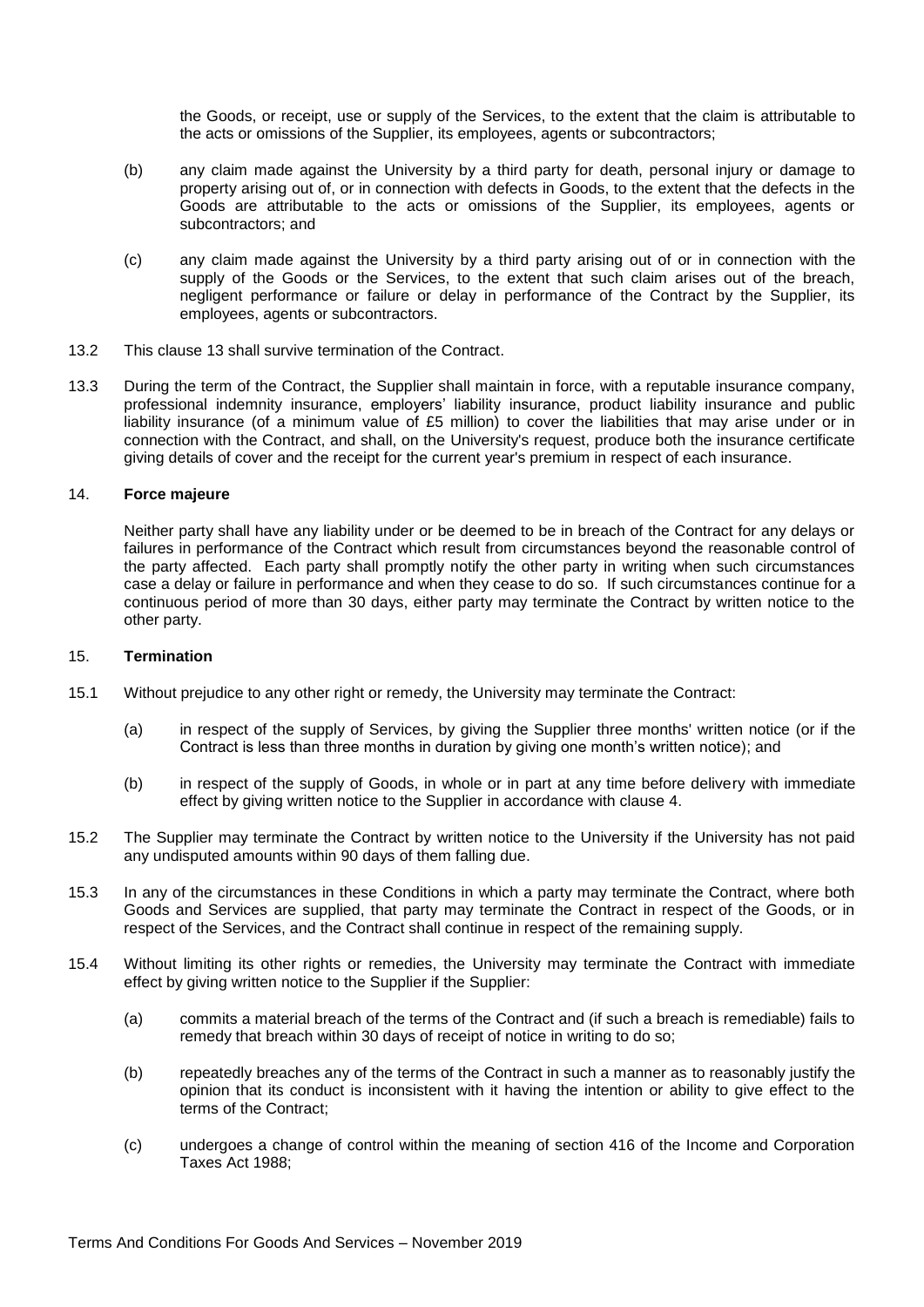- <span id="page-10-0"></span>(d) becomes insolvent, or if an order is made or a resolution is passed for the winding up of the Supplier (other than voluntarily for the purpose of solvent amalgamation or reconstruction), or if an administrator or administrative receiver is appointed in respect of the whole or any part of the Supplier's assets or business, or if the Supplier makes any composition with its creditors or takes or suffers any similar or analogous action (to any of the actions detailed in this clause [\(d\)](#page-10-0) in consequence of debt in any jurisdiction;
- (e) (being an individual) is the subject of a bankruptcy petition or order;
- (f) (being an individual) dies or, by reason of illness or incapacity (whether mental or physical), is incapable of managing his own affairs or becomes a patient under any mental health legislation; or
- (g) suspends or ceases, or threatens to suspend, or cease, to carry on all or a substantial part of its business.
- 15.5 Termination of the Contract, however arising, shall not affect any of the parties' rights and remedies that have accrued as at termination.
- 15.6 Clauses which expressly or by implication survive termination of the Contract shall continue in full force and effect.
- 15.7 Upon termination or expiry of the Contract, the Supplier shall:
	- (a) immediately deliver to the University all Deliverables whether or not then complete, and return all University Materials. If the Supplier fails to do so, then the University may enter the Supplier's premises and take possession of them. Until they have been returned or delivered, the Supplier shall be solely responsible for their safe keeping and will not use them for any purpose not connected with this Contract; and
	- (b) give all reasonable assistance to the University and any incoming supplier of the Goods and/or Services (as the case may be).
- 15.8 The Supplier must follow diligent steps to ensure that notice of such termination is served to the Procurement Team of the University, which can be contacted at :

<https://www.kent.ac.uk/finance/procurement/index.html?tab=contact>

Failure to do so will be interpreted as not providing the University of such notice, and any Termination notice in any communication that is not sent to this address may be deemed as having not been served.

#### 16. **Compliance with laws and policies**

- 16.1 In performing its obligations under the Contract, the Supplier shall comply with the word and spirit of all applicable national and international law that will apply in all territories that the contract is performed in:
	- (a) all applicable laws, statutes, regulations from time to time in force, including the Data Protection Act 1998, the Bribery Act 2010, the Modern Slavery Act 2015, TUPE Regulations, Criminal Finance Act 2017, the Social Value Act 2012, and the General Data Protection Regulations 2018; and
	- (b) the University's policies as notified to the Supplier from time to time.
- 16.2 The Supplier shall promptly notify the University immediately in the event of any incident occurring in the performance of its obligations under the Contract which may amount to a breach of this clause.
- 16.3 Full details of the relevant GDPR Clauses are listed at Annex A, A 1 PART 2, and ANNEX B. The Supplier will adhere with the requirements of these clauses.
- 16.4 The Supplier also agrees to honour best practice and guidance, including any legally binding clauses in any contracts or agreements they may have signed with any other bodies, including, but not limited to noncompetition clauses.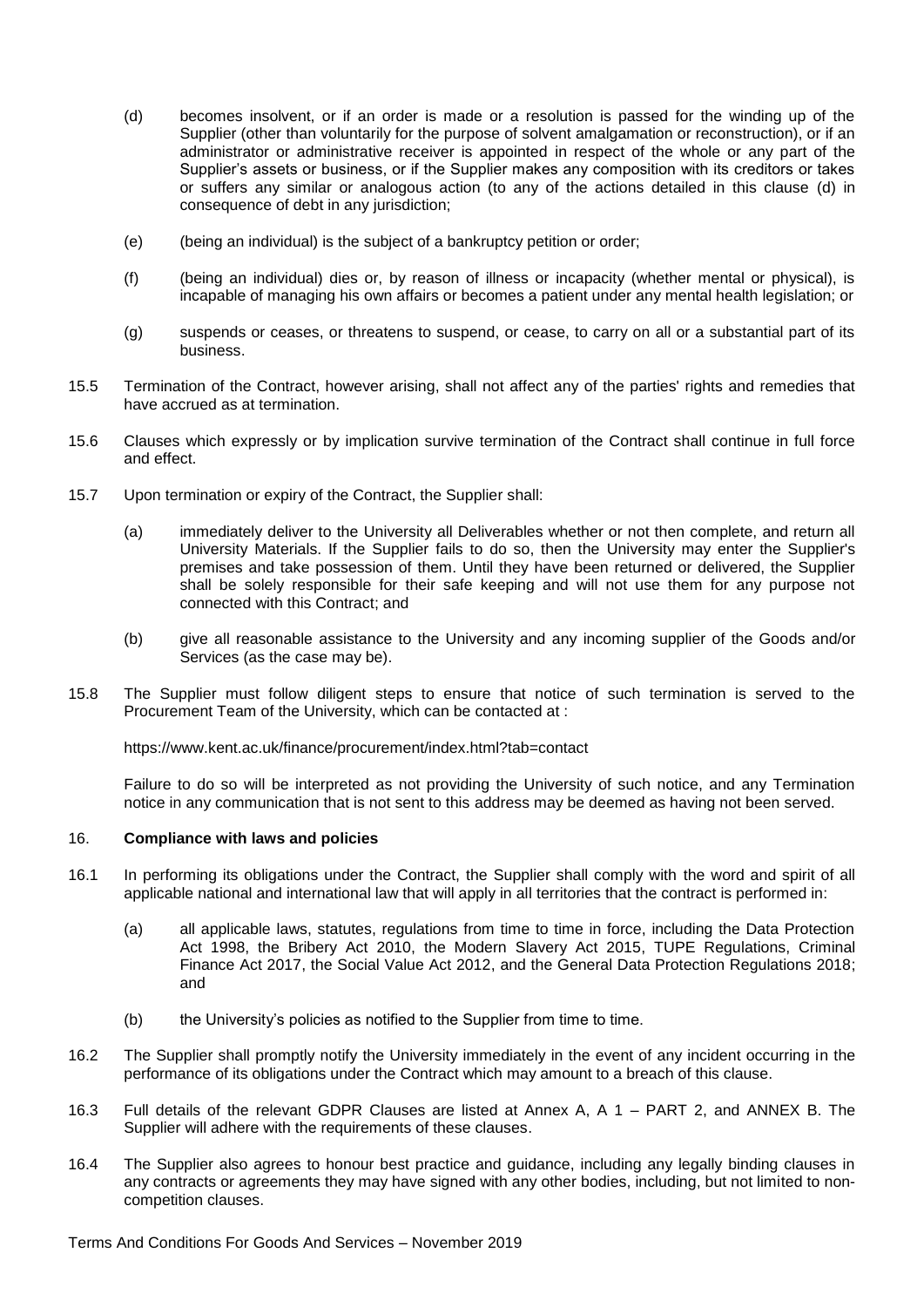16.5 A list of many applicable pieces of legislation and regulation is at the below link:

https://www.kent.ac.uk/finance/procurement/index.html?tab=legislation

16.6 The Supplier guarantees to abide with, and honour the word and spirit of the relevant University polices, including those relating to the standards of conduct and behaviour the University expects of Suppliers. These documents are located at :

i)<https://www.kent.ac.uk/finance/procurement/index.html?tab=policies-and-procedures>

ii)<https://www.kent.ac.uk/governance/policies-and-procedures/index.html>

- 16.6 Specifically Suppliers agree to adhere to the University policies regarding Anti-Bribery, Data, Whistle-Blowing, Alcohol, Drugs & Substances, and Declaration of Interests.
- 16.7 Suppliers also agrees to adhere to the Supplier Code of Conduct which is linked to from :

<https://www.kent.ac.uk/finance/procurement/index.html?tab=policies-and-procedures>

- 16.9 Suppliers have a responsibility to declare to the University any potential conflicts of interest to the University, including but not limited to hospitality of staff, personal relationships, and similar, to ensure that decisions are made fairly and transparently with no possibility of any collusion or conspiracy. Further information on our policies and procedures relating to Business Practices and Behaviours can be found online:
	- Anti Bribery & Corruption policy:

<https://www.kent.ac.uk/governance/policies-and-procedures/bribery.html>

• Declaration of Interests policy:

<https://www.kent.ac.uk/governance/register-of-interests/Declaration-of-InterestsPolicy.html>

• Whistleblowing & Fraud policy:

https://www.kent.ac.uk/governance/policies-and-procedures/whistleblowing.html

16.10 The University publishes a Modern Slavery Act statement and it is the expectation of the University that all suppliers comply to the requirements of the act and the contents of the statement :

<https://www.kent.ac.uk/governance/modern-slavery-statement.html>

#### 17. **Dispute resolution**

- <span id="page-11-0"></span>17.1 The parties shall attempt in good faith to negotiate a settlement to any dispute between them arising out of or in connection with the Contract and such efforts shall involve the escalation of the dispute to an appropriately senior representative of each party.
- 17.2 If the dispute cannot be resolved by the parties within one month of being escalated as referred to in clause [17.1,](#page-11-0) the dispute may by agreement between the parties be referred to a neutral adviser or mediator (**Mediator**) chosen by agreement between the parties. All negotiations connected with the dispute shall be conducted in confidence and without prejudice to the rights of the parties in any further proceedings.
- 17.3 If the parties fail to appoint a Mediator within one month, or fail to enter into a written agreement resolving the dispute within one month of the Mediator being appointed, either party may exercise any remedy it has under applicable law.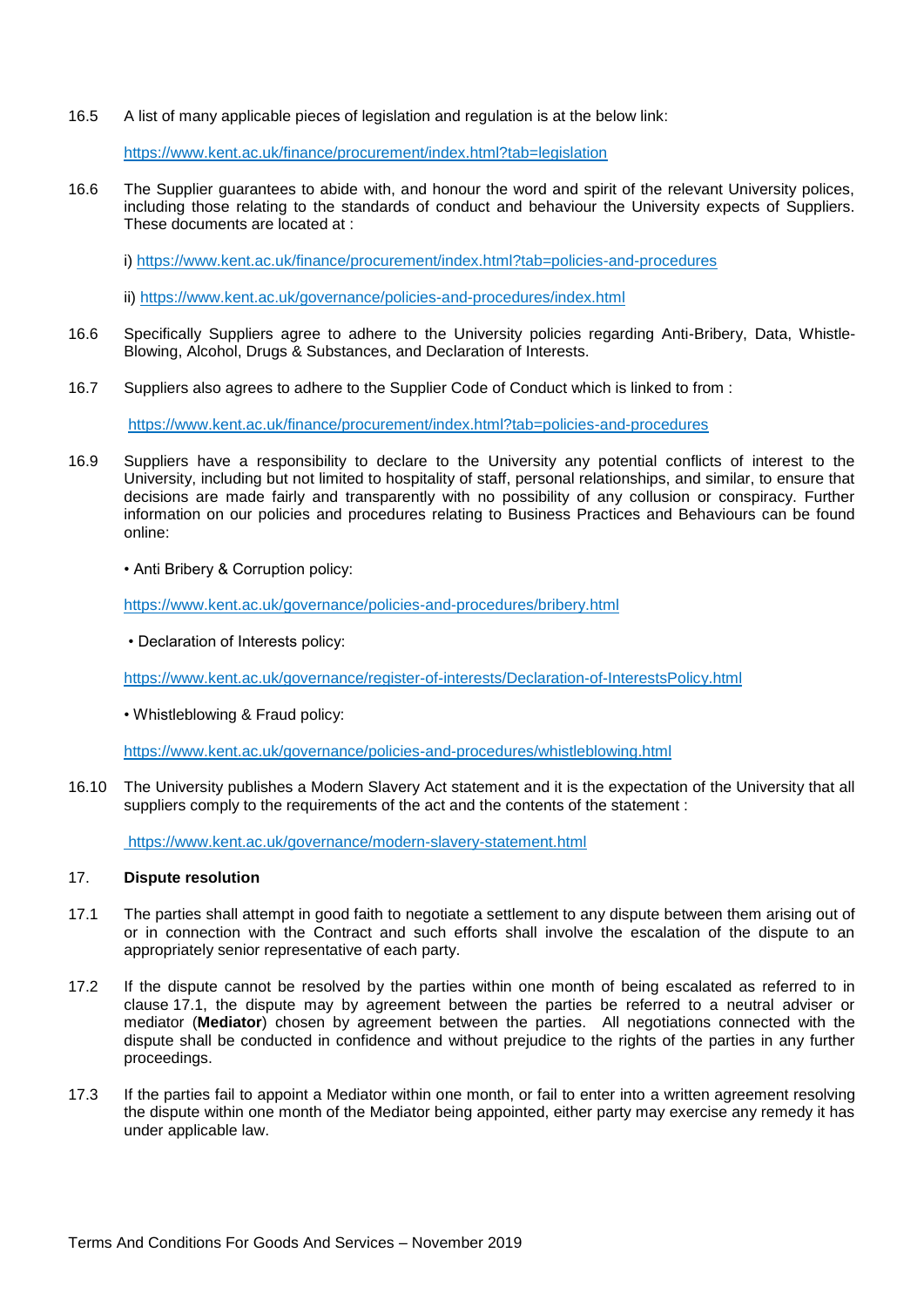#### 18. **General**

- 18.1 Each of the parties represents and warrants to the other that it has full capacity and authority, and all necessary consents, licences and permissions to enter into and perform its obligations under the Contract.
- 18.2 A person who is not a party to the Contract shall have no right to enforce any of its provisions which, expressly or by implication, confer a benefit on him, without the prior written agreement of the parties.
- 18.3 The Contract cannot be varied except in writing signed by a duly authorised representative of both the parties. These variations can only be amended or added to by formal amendments issued in writing and agreed by both parties. Such agreement to these changes will not be unreasonably withheld. No oral or written amendment, other than in accordance with the correct channels, shall be binding to either parties of the contract.
- 18.4 The Contract contains the whole agreement between the parties and supersedes and replaces any prior written or oral agreements, representations or understandings between them. The parties confirm that they have not entered into the Contract on the basis of any representation that is not expressly incorporated into the Contract. Nothing in this clause shall exclude liability for fraud or fraudulent misrepresentation.
- 18.5 Any waiver or relaxation either partly, or wholly of any of the terms and conditions of the Contract shall be valid only if it is communicated to the other party in writing and expressly stated to be a waiver. A waiver of any right or remedy arising from a breach of contract shall not constitute a waiver of any right or remedy arising from any other breach of the Contract.
- 18.6 The Contract shall not constitute or imply any partnership, joint venture, agency, fiduciary relationship or other relationship between the parties other than the contractual relationship expressly provided for in the Contract. Neither party shall have, nor represent that it has, any authority to make any commitments on the other party's behalf.
- 18.7 Except as otherwise expressly provided by the Contract, all remedies available to either party for breach of the Contract (whether under the Contract, statute or common law) are cumulative and may be exercised concurrently or separately, and the exercise of one remedy shall not be deemed an election of such remedy to the exclusion of other remedies.
- 18.8 If any provision of the Contract is prohibited by law or judged by a court to be unlawful, void or unenforceable, the provision shall, to the extent required, be severed from the Contract and rendered ineffective as far as possible without modifying the remaining provisions of the Contract, and shall not in any way affect any other circumstances of or the validity or enforcement of the Contract.

#### 19. **Notices**

- <span id="page-12-1"></span>19.1 Any notice to be given under the Contract shall be in writing and may be served by personal delivery, first class recorded or, subject to clause [19.3,](#page-12-0) e-mail to the address of the relevant party set out in the Order, or such other address as that party may from time to time notify to the other party in accordance with this clause:
- 19.2 Notices served as above shall be deemed served on the Working Day of delivery provided delivery is before 5.00pm on a Working Day. Otherwise delivery shall be deemed to occur on the next Working Day. An email shall be deemed delivered when sent unless an error message is received.
- <span id="page-12-0"></span>19.3 Notices under clauses [14](#page-9-0) and [15](#page-9-1) may be served by email only if the original notice is then sent to the recipient by personal delivery or recorded delivery in the manner set out in clause [19.1.](#page-12-1)

#### 20. **Governing law and jurisdiction**

- 20.1 The Contract and any dispute or claim arising out of or in connection with it or its subject matter or formation (including non-contractual disputes or claims), shall be governed by, and construed in accordance with the law of England.
- 20.2 Any dispute arising out of, or in connection with the Contract, which cannot be resolved by negotiation between both parties, shall be referred to the arbitration of a single arbitrator appointed by agreement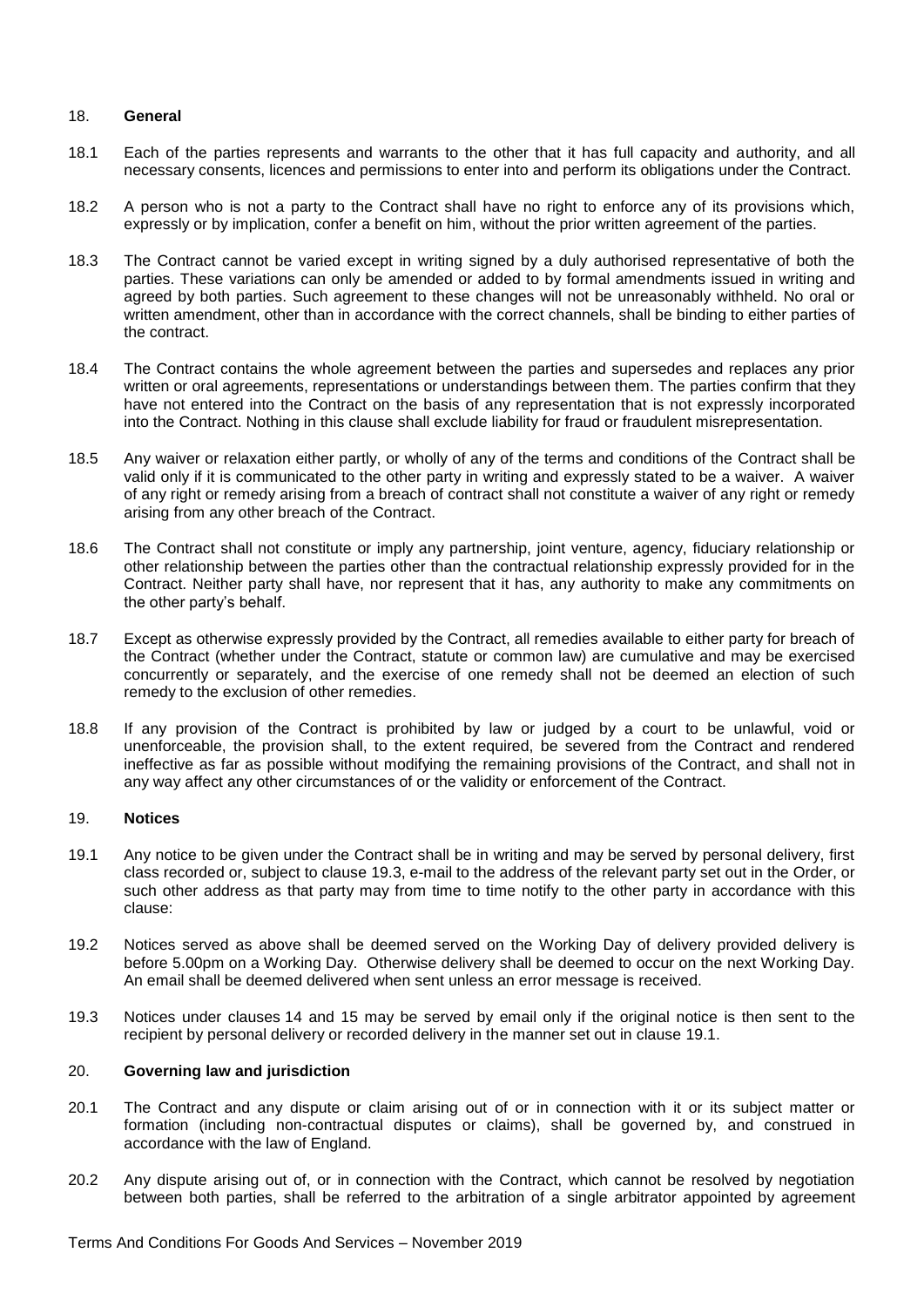between the parties or in default of agreement, nominated on the application of either party to the Centre for Dispute Resolution ("CEDR").

20.3 Each party irrevocably agrees that the courts of England shall have exclusive jurisdiction to settle any dispute or claim arising out of or in connection with the Contract or its subject matter or formation (including non-contractual disputes or claims).

## **Statutory Requirements Section**

## 21. **Industrial Actions & the Transfer of Undertakings (Protection of Employment)**

- a) The parties acknowledge that the expiry or termination of this Contract may constitute a relevant transfer for the purposes of the Transfer of Undertakings (Protection of Employment) Regulations 2006.
- b) The Supplier shall facilitate any transfer by providing the information that the new provider of the Services needs to enable an efficient transfer to take place.

## 22. **Discrimination**

- 22.1 Neither party shall unlawfully discriminate within the meaning and scope of the provisions of or made under the Equality Act 2010 or any other legislation relating to discrimination in employment or in the provision of Services.
- 22.2 The Supplier shall take all reasonable steps to secure the observance of these provisions by the Supplier's Staff employed in the execution of the Contract.
- 22.3 Failure to comply with any part of this Condition may constitute a material breach of the Contract and the University may exercise its rights under Condition 20.

#### 23. **Environmental Requirements**

23.1 The Supplier shall perform the Contract in accordance with an environmental policy that aims to conserve resources, reduce waste and minimise the release of substances damaging to health and the environment. You attention is drawn to the University of Kent Sustainability Team information, aims and goals :<https://www.kent.ac.uk/estates/sustainability/index.html>

#### 24. **Health & Safety**

- 24.1 The Supplier shall ensure they and their staff are fully aware of the legal requirements on them with regards Health and Safety and promptly notify the University of any health and safety hazards that may arise in connection with the performance of the Services.
- 24.2 The University shall promptly notify the Supplier of any health and safety hazards which may exist or arise at the University's Premises and which may affect the Supplier in the performance of the Services.
- 24.3 Whilst on the Supplier's Premises, the Suppliers Staff shall comply with any health and safety measures implemented by the University as well as following the guidelines published at : <https://www.kent.ac.uk/estates/contractors.html>
- 24.4 The Supplier shall notify the Representative of the University immediately in the event of any incident occurring in the performance of the Services on the University's Premises where that incident causes any Personal Injury or any damage to property.

#### 25. **Intellectual Property Rights**

25.1 It shall be a condition of the Contract that, except to the extent that materials may incorporate designs furnished by the University, the Supplier will not infringe any patent, trade mark, registered design, copyright or other right in the nature of intellectual property of any third party and he shall indemnify the University against all actions, suits, claims, demands, losses, charges, costs and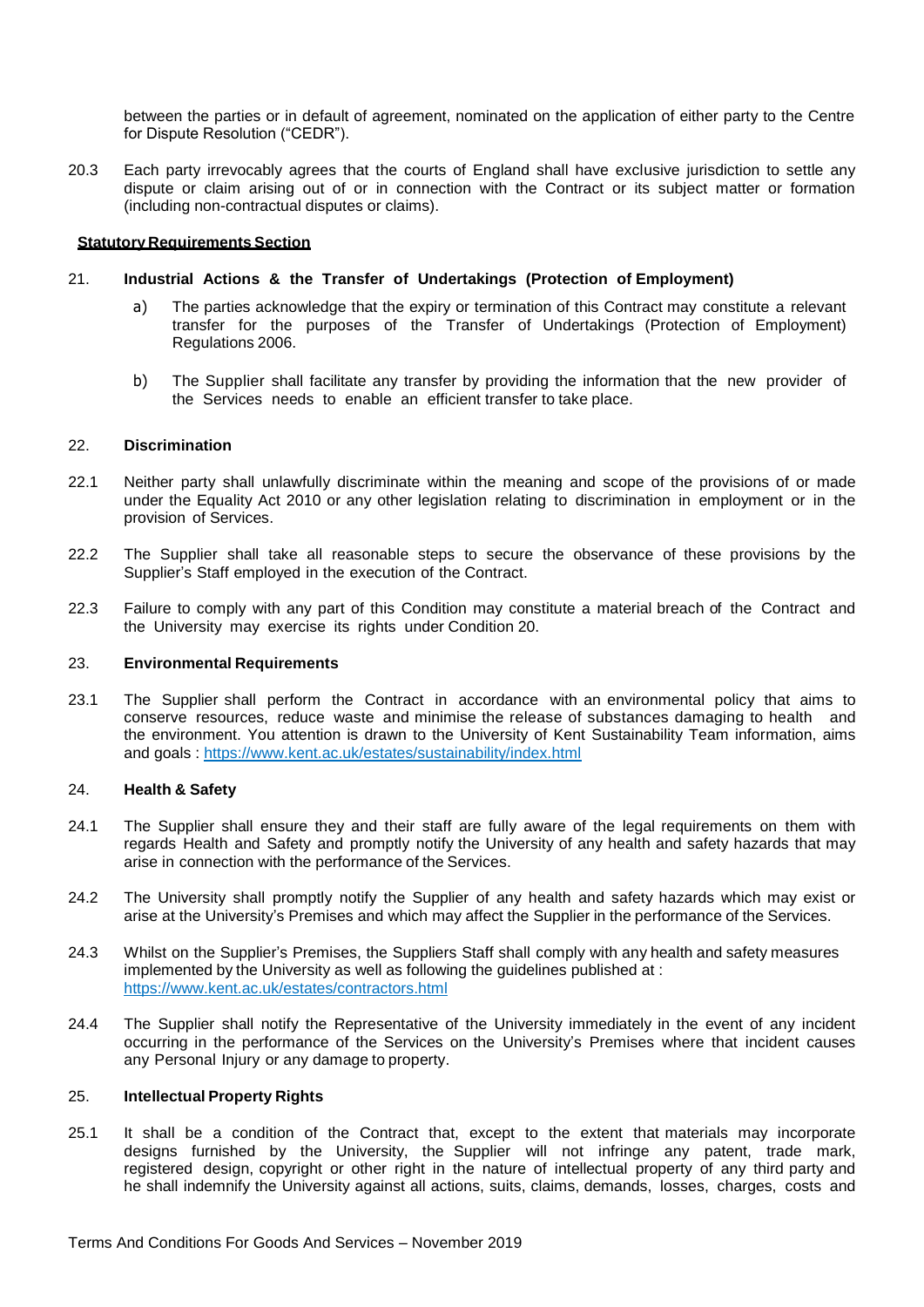expenses which the University may suffer or incur as a result of, or in connection with, any breach of this Condition.

- 25.2 All intellectual property rights in any specifications, instructions or other material:
	- (a) Furnished to or made available to the Supplier by the University y shall remain the property of the University or research team.
	- (b) Prepared by or for the Supplier for use, or intended use, in relation to the performance of this Contract shall belong to the University or research team.
- 25.3 At the termination of the Contract the Supplier shall immediately return to the University all materials, work or records held. The Supplier and the University may keep copies of the work and its outputs, to continue research, to produce academic papers based on the work and to present the work and its outputs.
- 25.4 If at any time in the performance of the Services, the Supplier should either alone or jointly make, invent or discover any Results he or she shall communicate details to the University immediately and in writing
- 25.5 All Results and all Intellectual Property Rights in Results shall belong to the University. The Supplier waives any rights in respect of Results which are or may be conferred by Chapter IV of Part I of the Copyright, Designs and Patents Act 1988 (moral rights).
- 25.6 At the request and cost of the University and either during the term of this Agreement or at any time after its termination, the Supplier will execute all reasonably necessary acts and things in connection with any Results (whether such rights belong to the Supplier jointly or solely):
	- (a) to vest title to those Results in the University or its nominee;
	- (b) to obtain or renew any Intellectual Property Rights in any country in the name of the University or its nominee; and
	- (c) to assign to the University or its nominee any rights which the Supplier may have in respect of infringement of Intellectual Property Rights in Results.
- 25.7 The University will have no liability to account to the Supplier for any revenue or profit derived or resulting from any Results and no obligation to obtain or defend any Intellectual Property Rights in Results.

#### 26. **Patents**

26.1 All royalties, licence fees or similar expenses for the supply or use of any invention, process, drawing, model, plan or information in connection with the Contract shall be deemed to have been included in the Contract Price. The Supplier shall indemnify the University from and against all demands, actions, claims and proceedings, which may be made or brought against the University, and any damages, cost and expenses incurred by the University in respect of such supply or use.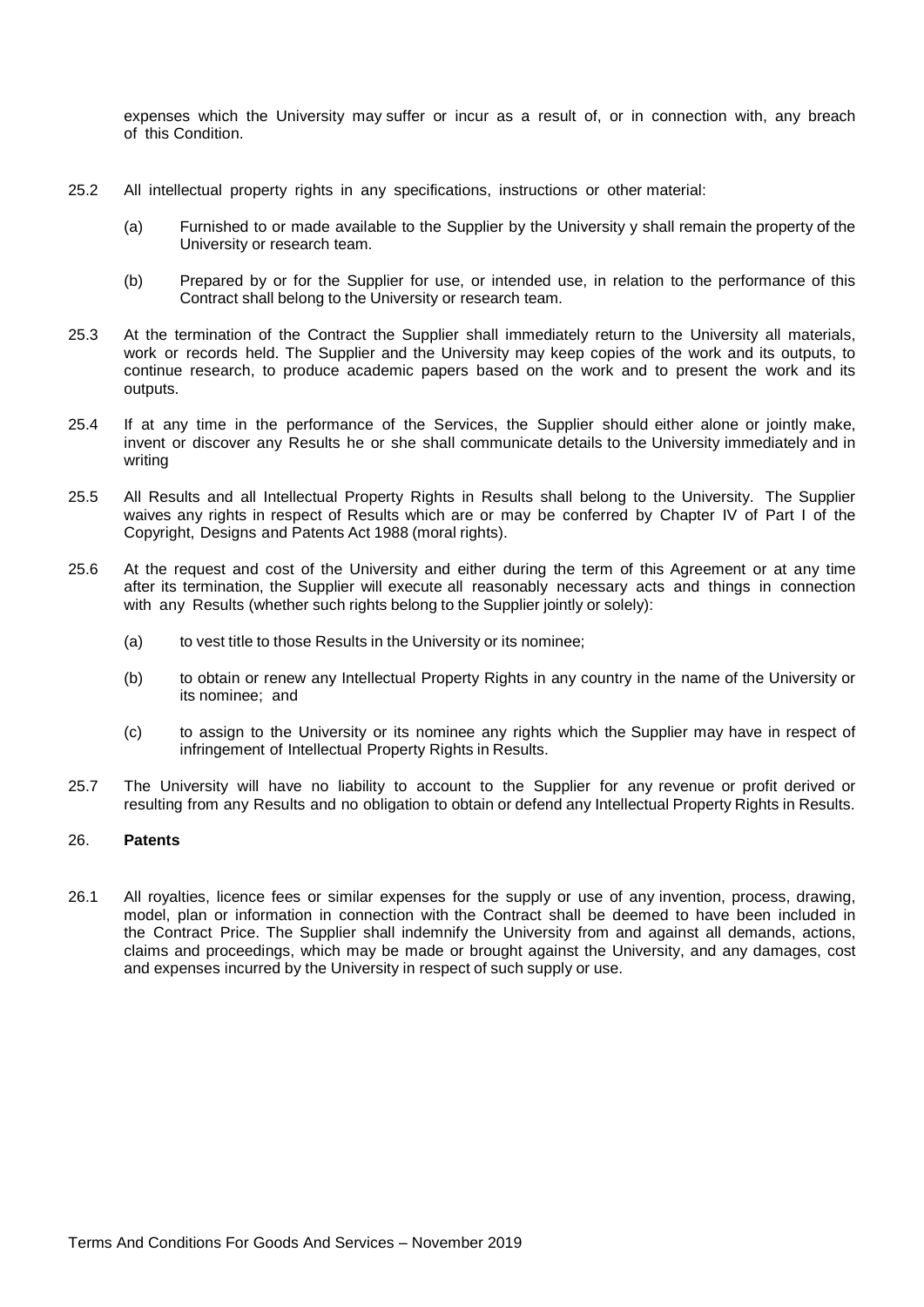## 27. **Prevention of Corruption**

- 27.1 The Supplier shall not request, offer, promise, agree to receive, accept or give a financial or other advantage to another person intended to induce a person to perform a relevant function or activity improperly, or to reward a person for the improper performance of such a function or activity, or where it is known that the acceptance of the advantage would itself constitute the improper performance of a relevant function or activity. The attention of the Supplier is drawn to the criminal offences under the Bribery Act 2010.
- 27.2 Where the Supplier or Supplier's employees, Sub-contractors, suppliers or agents or anyone acting on the Supplier's behalf acts in a manner which constitutes a breach of Condition 27.1 in relation to this or any other contract with the University, the University has the right to exercise any or all of the following actions:
	- (a) terminate the Contract and recover from the Supplier the amount of any loss resulting from the termination
	- (b) recover from the Supplier the amount of value of any such gift, consideration or commission, and
	- (c) recover from the Supplier any other loss sustained in consequence of any breach of this Condition, whether or not the Contract has been terminated.
- 27.3 In exercising its rights or remedies under this Condition, the University shall;
	- (a) act in a reasonable and proportionate manner having regard to such matters as the gravity of and the identity of the person performing the prohibited act
	- (b) give all due consideration, where appropriate, to action other than termination of the Contract.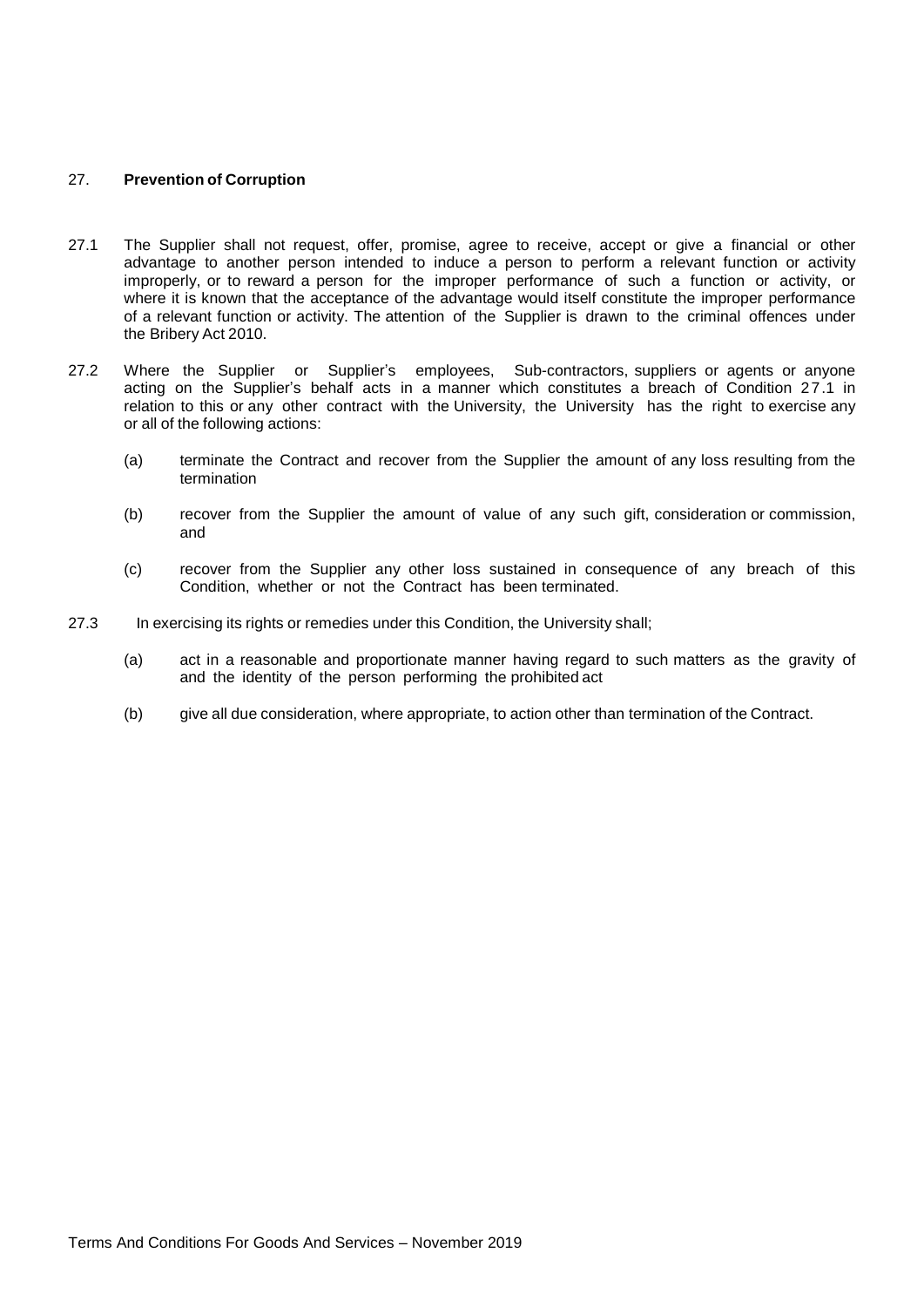# **ANNEX A : General Data Protection Regulation Clauses**

| Data Protection<br>Legislation:                                                                                      | (i) the GDPR, the LED and any applicable<br>national<br>implementing Laws as amended from time to time                                                                                                                                                                                                                                                                                                                                                 |
|----------------------------------------------------------------------------------------------------------------------|--------------------------------------------------------------------------------------------------------------------------------------------------------------------------------------------------------------------------------------------------------------------------------------------------------------------------------------------------------------------------------------------------------------------------------------------------------|
|                                                                                                                      | (ii) the DPA 2018 [subject to Royal Assent] to the extent that it<br>relates to processing of personal data and privacy;                                                                                                                                                                                                                                                                                                                               |
|                                                                                                                      | (iiii) all applicable Law about the processing of personal data and<br>privacy                                                                                                                                                                                                                                                                                                                                                                         |
| <b>Data Protection Impact</b><br>Assessment:                                                                         | an assessment by the Controller of the impact of the envisaged<br>processing on the protection of Personal Data.                                                                                                                                                                                                                                                                                                                                       |
| Controller, Processor,<br>Data Subject,<br>Personal Data,<br>Personal Data Breach,<br><b>Data Protection Officer</b> | take the meaning given in the GDPR                                                                                                                                                                                                                                                                                                                                                                                                                     |
| Data Loss Event :                                                                                                    | any event that results, or may result, in unauthorised access to<br>Personal Data held by the Supplier and / or Contractor under<br>this Agreement, and/or actual or potential loss<br>and/or<br>destruction of Personal Data in breach of this Agreement,<br>including any Personal Data Breach                                                                                                                                                       |
| Data Subject Access<br><b>Request:</b>                                                                               | a request made by, or on behalf of, a Data Subject in<br>accordance with rights granted pursuant to the Data Protection<br>Legislation to access their Personal Data.                                                                                                                                                                                                                                                                                  |
| <b>DPA 2018</b>                                                                                                      | Data Protection Act 2018                                                                                                                                                                                                                                                                                                                                                                                                                               |
| GDPR:                                                                                                                | the General Data Protection Regulation (Regulation<br>(EU)<br>2016/679)                                                                                                                                                                                                                                                                                                                                                                                |
| LED:                                                                                                                 | Law Enforcement Directive (Directive (EU) 2016/680)                                                                                                                                                                                                                                                                                                                                                                                                    |
| <b>Protective Measures:</b>                                                                                          | which<br>appropriate<br>technical and<br>organisational<br>measures<br>may include: pseudonymising and encrypting Personal Data,<br>ensuring confidentiality, integrity, availability and resilience of<br>systems and services, ensuring that availability of and access to<br>Personal Data can be restored in a timely manner after an<br>incident, and regularly assessing and evaluating the effectiveness<br>of the such measures adopted by it. |
| <b>Sub-Processor:</b>                                                                                                | any third Party appointed to process Personal Data on<br>behalf of the Contractor related to this Agreement.                                                                                                                                                                                                                                                                                                                                           |
| GDPR:                                                                                                                | Means the General Data Protection Regulations, which come into<br>effect on May 25th 2018                                                                                                                                                                                                                                                                                                                                                              |
| <b>Intellectual Property</b><br><b>Rights:</b>                                                                       | patents, rights to inventions, copyright and related rights, trade<br>marks, business names and domain names, rights in get-up,<br>goodwill and the right to sue for passing off, rights in designs,<br>database rights, rights to use, and protect the confidentiality of,                                                                                                                                                                            |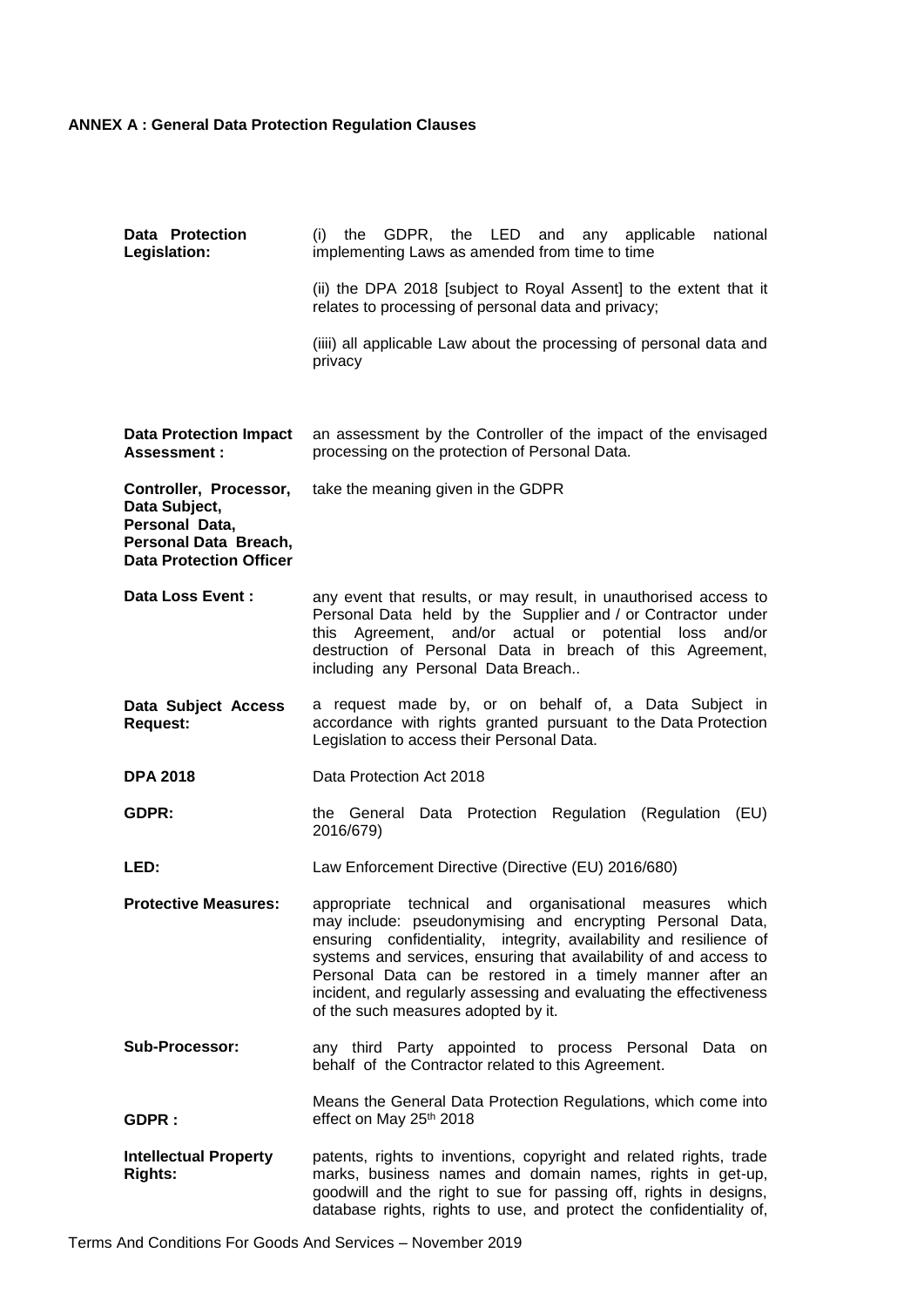|                               | confidential information (including know-how), and all other<br>intellectual property rights, in each case whether registered or<br>unregistered and including all applications and rights to apply for<br>and be granted, renewals or extensions of, and rights to claim<br>priority from, such rights and all similar or equivalent rights or<br>forms of protection which subsist or will subsist now or in the<br>future in any part of the world. |  |
|-------------------------------|--------------------------------------------------------------------------------------------------------------------------------------------------------------------------------------------------------------------------------------------------------------------------------------------------------------------------------------------------------------------------------------------------------------------------------------------------------|--|
| Law:                          | means any law, subordinate legislation within the meaning of<br>Section 21(1) of the Interpretation Act 1978,<br>bye-law,<br>enforceable right within the meaning of Section 2 of the<br>European Communities Act 1972, regulation, order, regulatory<br>policy, mandatory guidance or code of practice, judgment of a<br>relevant court of law, or directives or requirements with which the<br>Supplier and / or Contractor is bound to comply;      |  |
| Order:                        | the University's order for the supply of Goods and/or Services, as<br>set out in the University's purchase order form.                                                                                                                                                                                                                                                                                                                                 |  |
| Party:                        | A Party to this agreement                                                                                                                                                                                                                                                                                                                                                                                                                              |  |
| Services:                     | the services, including without limitation any Deliverables, to be<br>provided by the Supplier under the Contract as set out in the<br>Service Specification.                                                                                                                                                                                                                                                                                          |  |
| <b>Service Specification:</b> | the description or specification for Services agreed in writing by<br>the University and the Supplier.                                                                                                                                                                                                                                                                                                                                                 |  |
| Supplier:                     | the person or firm from whom the University purchases the Goods<br>and/or Services.                                                                                                                                                                                                                                                                                                                                                                    |  |
| <b>University:</b>            | the University of Kent registered in England and Wales by Royal<br>Charter with company number RC000656.                                                                                                                                                                                                                                                                                                                                               |  |
| <b>University Materials:</b>  | has the meaning set out in clause 6.4(i).                                                                                                                                                                                                                                                                                                                                                                                                              |  |
| VAT:                          | value added tax in accordance with the provisions of the Value<br>Added Tax Act 1994.                                                                                                                                                                                                                                                                                                                                                                  |  |
| <b>Working Day:</b>           | a day (other than a Saturday or Sunday) in England when banks<br>in London are open for business.                                                                                                                                                                                                                                                                                                                                                      |  |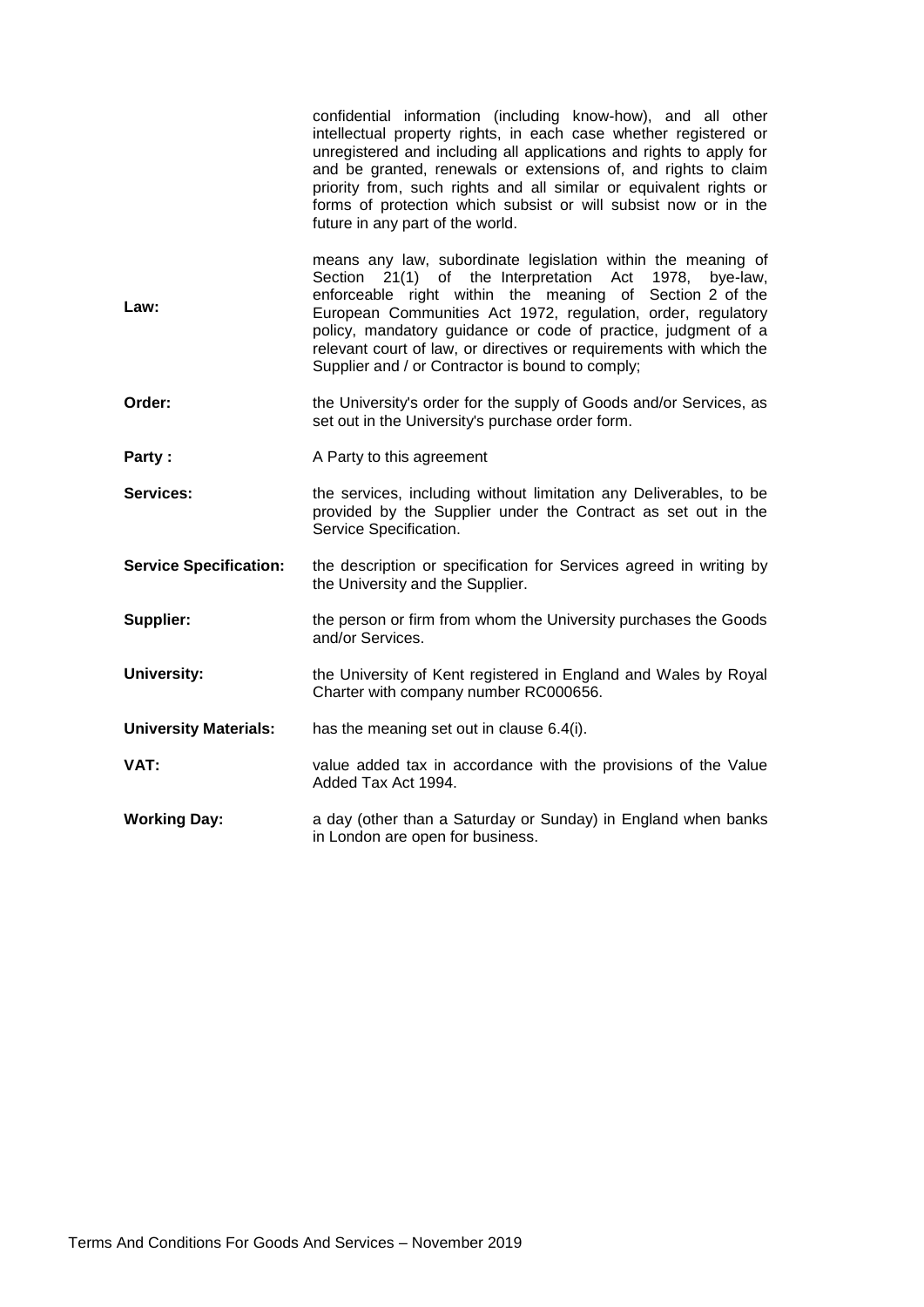#### **Annex A: GDPR Clauses**

## **1. DATA PROTECTION**

- 1.1 The Parties acknowledge that for the purposes of the Data Protection Legislation, the Customer is the Controller and the Supplier and / or their sub-Contractor (hereafter referred to as the Supplier, meaning both and all parties) is the Processor. The only processing that the Supplier is authorised to do is listed in Schedule 1 by the Customer and may not be determined by the Supplier.
- 1.2 The Supplier r shall notify the Customer immediately if it considers that any of the Customer's instructions infringe the Data Protection Legislation.
- 1.3 The Supplier shall provide all reasonable assistance to the Customer in the preparation of any Data Protection Impact Assessment prior to commencing any processing. Such assistance may, at the discretion of the Customer, include:
	- (a) a systematic description of the envisaged processing operations and the purpose of the processing;
	- (b) an assessment of the necessity and proportionality of the processing operations in relation to the Services;
	- (c) an assessment of the risks to the rights and freedoms of Data Subjects; and
	- (d) the measures envisaged to address the risks, including safeguards, security measures and mechanisms to ensure the protection of Personal Data.
- 1.4 The Supplier shall, in relation to any Personal Data processed in connection with its obligations under this Agreement:
	- (a) process that Personal Data only in accordance with Schedule 1, unless the Supplier is required to do otherwise by Law. If it is so required the Supplier shall promptly notify the Customer before processing the Personal Data unless prohibited by Law;
	- (b) ensure that it has in place Protective Measures, which have been reviewed and approved by the Customer as appropriate to protect against a Data Loss Event having taken account of the:
		- (i) nature of the data to be protected;
		- (ii) harm that might result from a Data Loss Event;
		- (iii) state of technological development; and
		- (iv) cost of implementing any measures;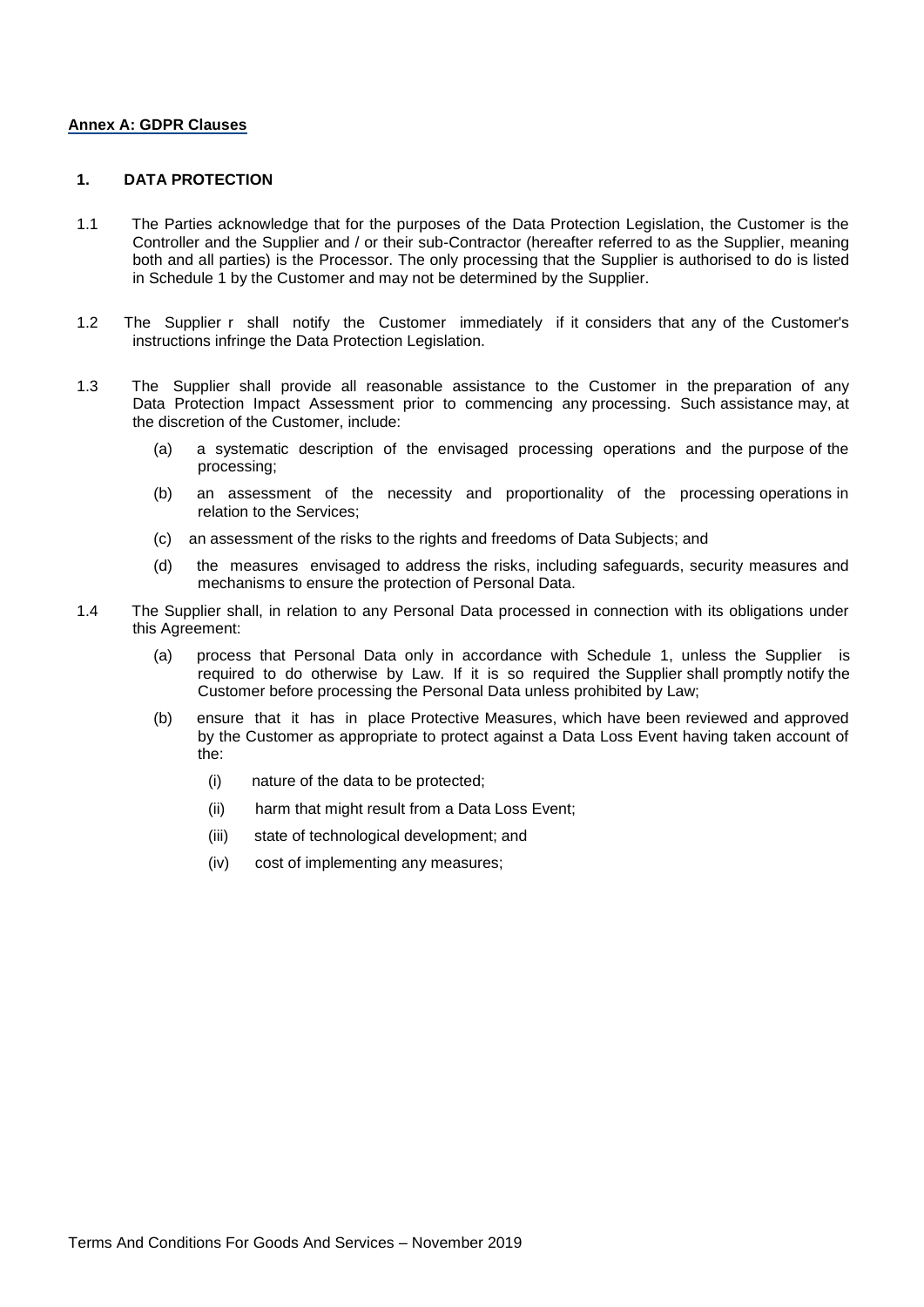- (c) ensure that :
	- (i) the Supplier Personnel do not process Personal Data except in accordance with this Agreement (and in particular Schedule 1);
	- (ii) it takes all reasonable steps to ensure the reliability and integrity of any Supplier Personnel who have access to the Personal Data and ensure that they:
		- (A) are aware of and comply with the Supplier's duties under this clause;
		- (B) are subject to appropriate confidentiality undertakings with the Supplier or any Sub-processor;
		- (C) are informed of the confidential nature of the Personal Data and do not publish, disclose or divulge any of the Personal Data to any third Party unless directed in writing to do so by the Customer or as otherwise permitted by this Agreement; and
		- (D) have undergone adequate training in the use, care, protection and handling of Personal Data; and
- (d) not transfer Personal Data outside of the EU unless the prior written consent of the Customer has been obtained and the following conditions are fulfilled:
	- (i) the Customer or the Supplier has provided appropriate safeguards in relation to the transfer (whether in accordance with GDPR Article 46 or LED Article 37) as determined by the Customer;
	- (ii) the Data Subject has enforceable rights and effective legal remedies;
	- (iii) the Supplier complies with its obligations under the Data Protection Legislation by providing an adequate level of protection to any Personal Data that is transferred (or, if it is not so bound, uses its best endeavours to assist the Customer in meeting its obligations); and
	- (iv) the Supplier complies with any reasonable instructions notified to it in advance by the Customer with respect to the processing of the Personal Data;
- (e) at the written direction of the Supplier, delete or return Personal Data (and any copies of it) to the Customer on termination of the Agreement unless the Supplier is required by Law to retain the Personal Data.
- 1.5 Subject to clause 1.6, the Supplier shall notify the Customer immediately if it:
	- (a) receives a Data Subject Access Request (or purported Data Subject Access Request);
	- (b) receives a request to rectify, block or erase any Personal Data;
	- (c) receives any other request, complaint or communication relating to either Party's obligations under the Data Protection Legislation;
	- (d) receives any communication from the Information Commissioner or any other regulatory authority in connection with Personal Data processed under this Agreement;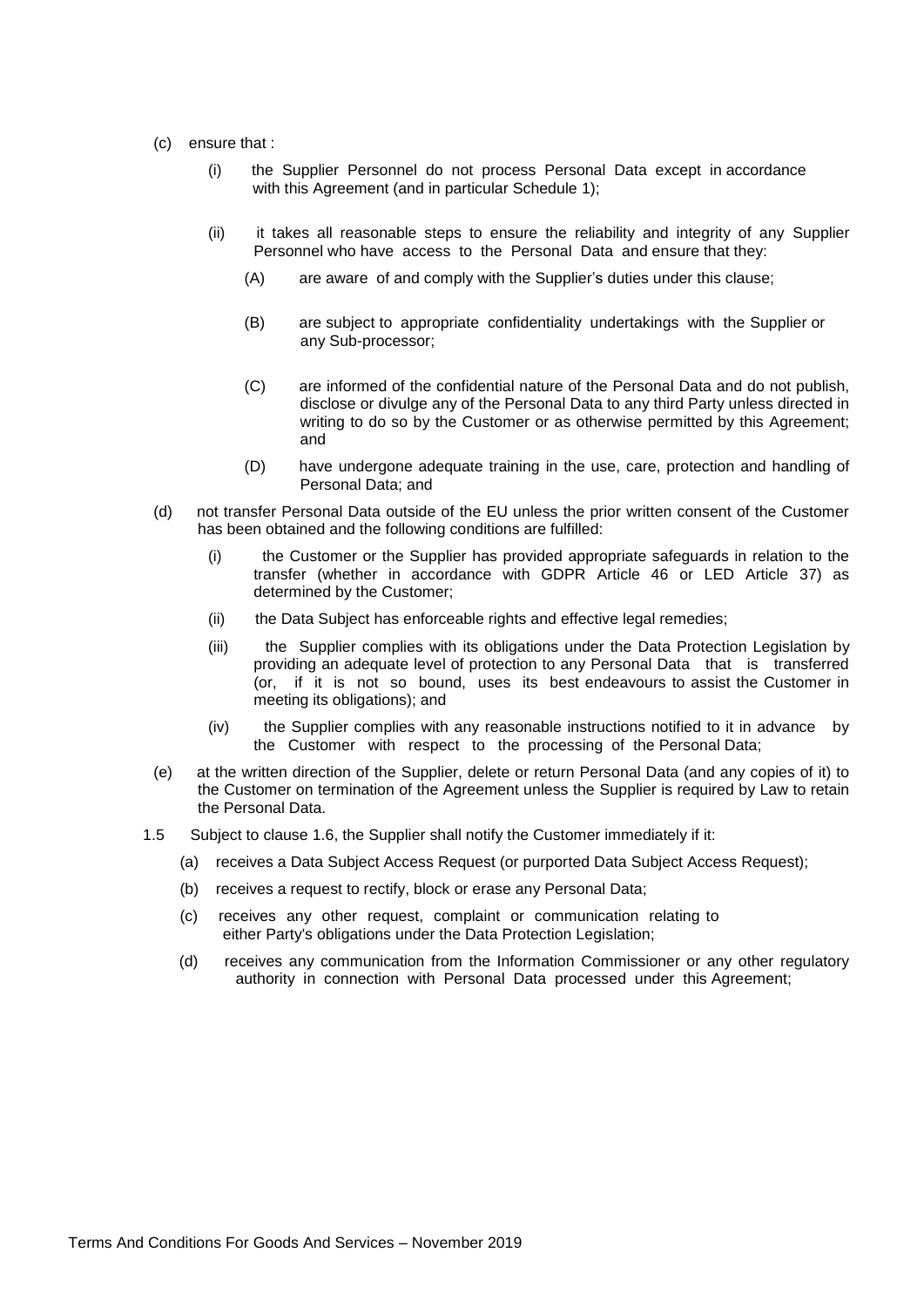- (e) receives a request from any third Party for disclosure of Personal Data where compliance with such request is required or purported to be required by Law; or
- (f) becomes aware of a Data Loss Event.
- 1.6 The Supplier's obligation to notify under clause 1.5 shall include the provision of further information to the Customer in phases, as details become available.
- 1.7 Taking into account the nature of the processing, the Supplier shall provide the Customer with full assistance in relation to either Party's obligations under Data Protection Legislation and any complaint, communication or request made under clause 1.5 (and insofar as possible within the timescales reasonably required by the Customer) including by promptly providing:
	- (a) the Customer with full details and copies of the complaint, communication or request;
	- (b) such assistance as is reasonably requested by the Customer to enable the Customer to comply with a Data Subject Access Request within the relevant timescales set out in the Data Protection Legislation;
	- (c) the Customer, at its request, with any Personal Data it holds in relation to a Data Subject;
	- (d) assistance as requested by the Customer following any Data Loss Event;
	- (e) assistance as requested by the Customer with respect to any request from the Information Commissioner's Office, or any consultation by the Customer with the Information Commissioner's Office.
- 1.8 The Contractor shall maintain complete and accurate records and information to demonstrate its compliance with this clause. This requirement does not apply where the Contractor employs fewer than 250 staff, unless:
	- (a) the Customer determines that the processing is not occasional;
	- (b) the Customer determines the processing includes special categories of data as referred to in Article 9(1) of the GDPR or Personal Data relating to criminal convictions and offences referred to in Article 10 of the GDPR; and
	- (c) the Customer determines that the processing is likely to result in a risk to the rights and freedoms of Data Subjects.
- 1.9 The Supplier shall allow for audits of its Data Processing activity by the Customer or the Customer's designated auditor.
- 1.10 The Supplier shall designate a data protection officer if required by the Data Protection Legislation.
- 1.11 Before allowing any Sub-processor to process any Personal Data related to this Agreement, the Supplier must:
	- (a) notify the Customer in writing of the intended Sub-processor and processing;
	- (b) obtain the written consent of the Customer;
	- (c) enter into a written agreement with the Sub-processor which give effect to the terms set out in this clause such that they apply to the Sub-processor; and
	- (d) provide the Customer with such information regarding the Sub-processor as the Customer may reasonably require.
- 1.12 The Supplier shall remain fully liable for all acts or omissions of any Sub-processor.
- 1.13 The Customer may, at any time on not less than 30 Working Days' notice, revise this clause by replacing it with any applicable controller to processor standard clauses or similar terms forming part of an applicable certification scheme (which shall apply when incorporated by attachment to this Agreement).
- 1.14 The Parties agree to take account of any guidance issued by the Information Commissioner's Office. The Customer may on not less than 30 Working Days' notice to the Supplier amend this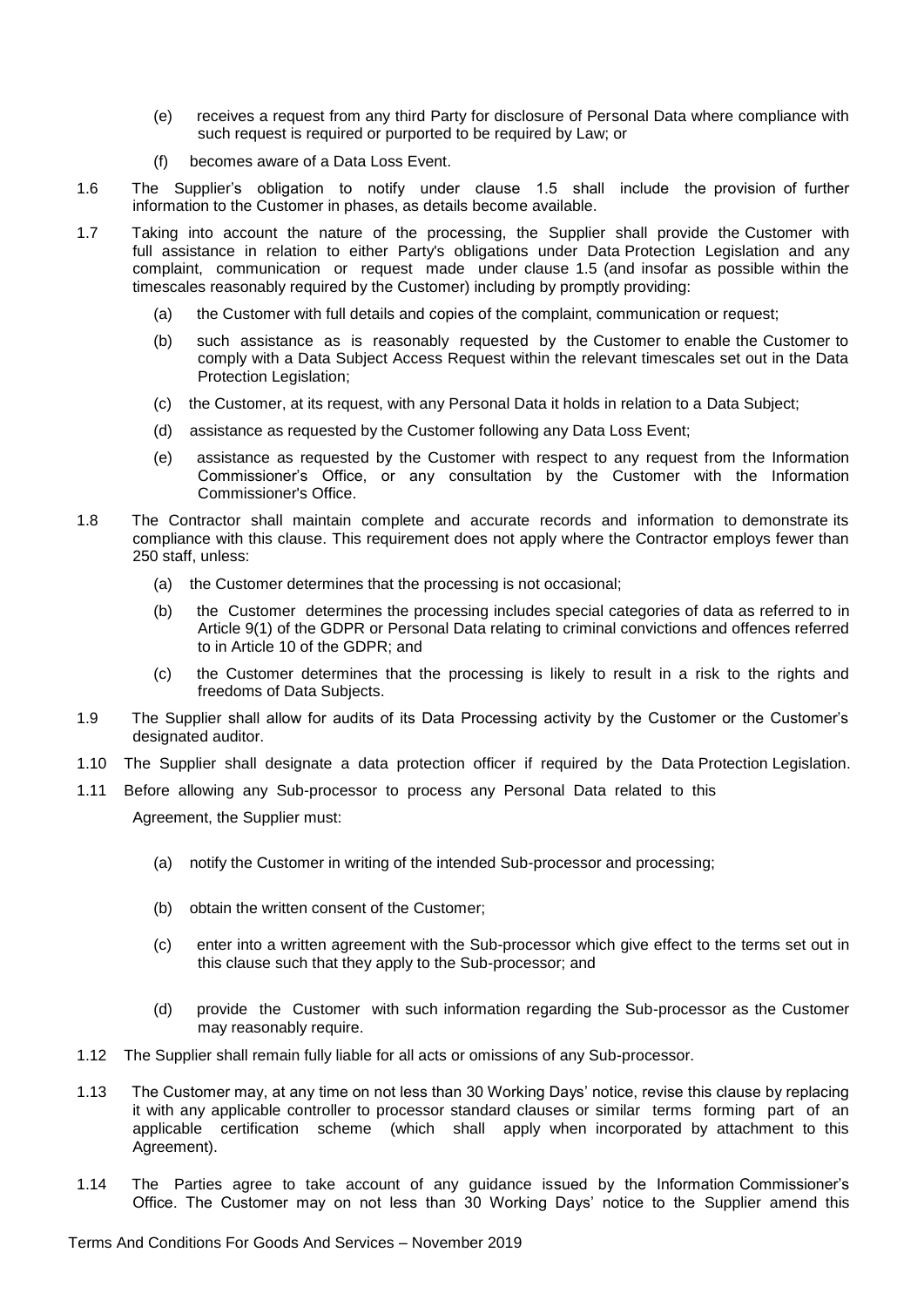agreement to ensure that it complies with any guidance issued by the Information Commissioner's Office.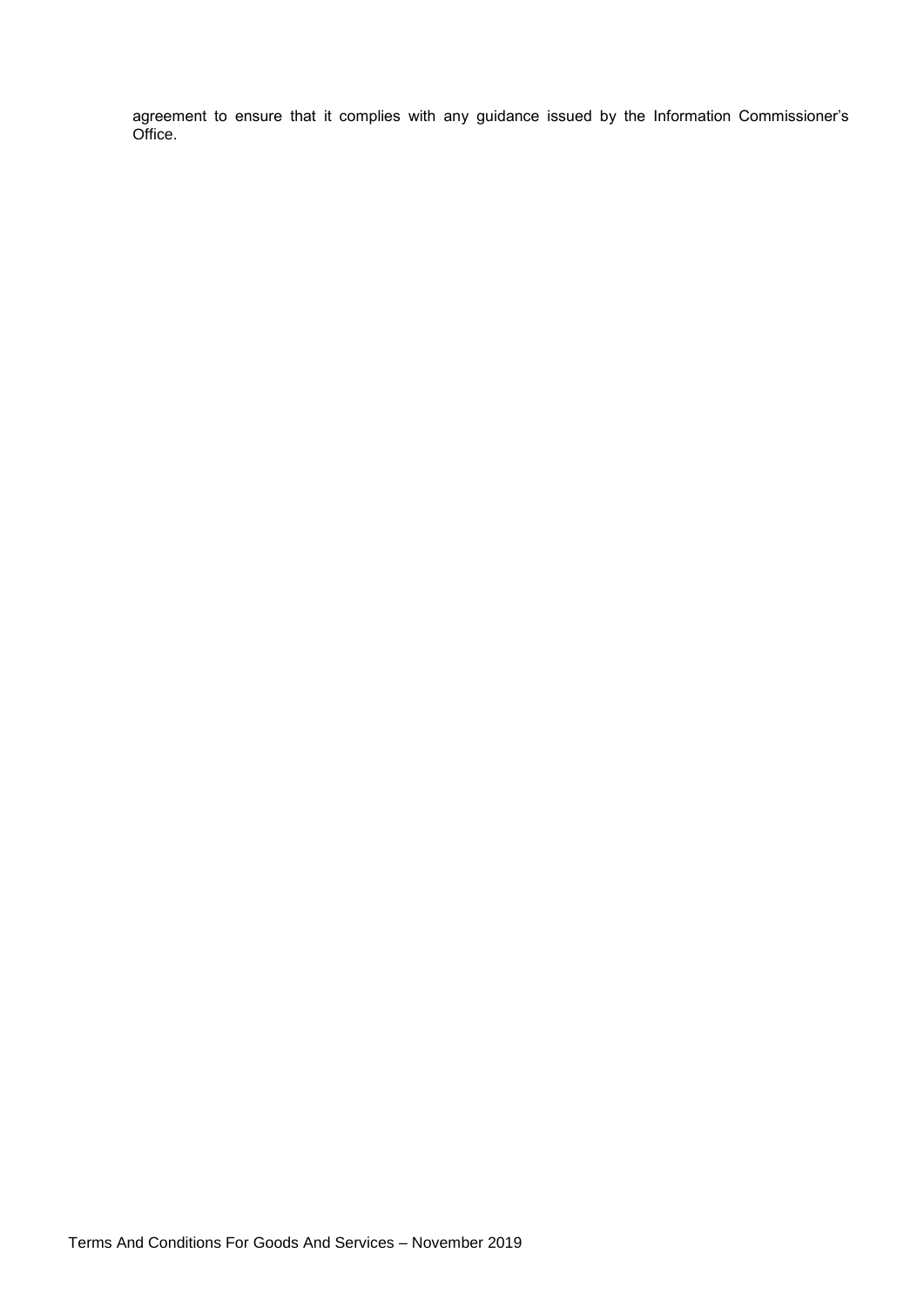# **ANNEX A 2 : Schedule of Processing, Personal Data and Data Subjects**

## **Schedule [1] Processing, Personal Data and Data Subjects**

- 1. The Supplier shall comply with any further written instructions with respect to processing by the Customer.
- 2. Any such further instructions shall be incorporated into this Schedule.
- 3. To be completed before Contract commencement, if applicable

| <b>Description</b>                                                                                       | <b>Details</b>                                                                                                                                                                                                                                                                                                                                                                                                                                                                                                                                                                                                        |
|----------------------------------------------------------------------------------------------------------|-----------------------------------------------------------------------------------------------------------------------------------------------------------------------------------------------------------------------------------------------------------------------------------------------------------------------------------------------------------------------------------------------------------------------------------------------------------------------------------------------------------------------------------------------------------------------------------------------------------------------|
| Subject matter of the processing                                                                         | [This should be a high level, short description of<br>what the processing is about i.e. its subject<br>matter]                                                                                                                                                                                                                                                                                                                                                                                                                                                                                                        |
| Duration of the processing                                                                               | [Clearly set out the duration of the processing<br>including dates]                                                                                                                                                                                                                                                                                                                                                                                                                                                                                                                                                   |
| Nature and purposes of the processing                                                                    | [Please be as specific as possible, but make sure<br>that you cover all intended purposes.<br>The nature of the processing means any<br>operation such<br>as collection,<br>recording,<br>organisation, structuring, storage, adaptation or<br>alteration, retrieval, consultation, use, disclosure<br>by transmission, dissemination or otherwise<br>making available, alignment or combination,<br>restriction, erasure or destruction of data<br>(whether or not by automated means) etc.<br>might include:<br>The<br>purpose<br>employment<br>processing, statutory obligation,<br>recruitment<br>assessment etc] |
| Type of Personal Data                                                                                    | [Examples here include: name, address, date of<br>birth, NI number, telephone number, pay,<br>images, biometric data etc]                                                                                                                                                                                                                                                                                                                                                                                                                                                                                             |
| <b>Categories of Data Subject</b>                                                                        | [Examples include: Staff (including volunteers,<br>agents, and temporary workers), customers/<br>clients, suppliers, patients, students / pupils,<br>members of the public, users of a particular<br>website etc]                                                                                                                                                                                                                                                                                                                                                                                                     |
| Plan for return and destruction of the data once<br><b>UNLESS</b><br>the<br>processing<br>is<br>complete | [Describe how long the data will be retained for,                                                                                                                                                                                                                                                                                                                                                                                                                                                                                                                                                                     |

Terms And Conditions For Goods And Services – November 2019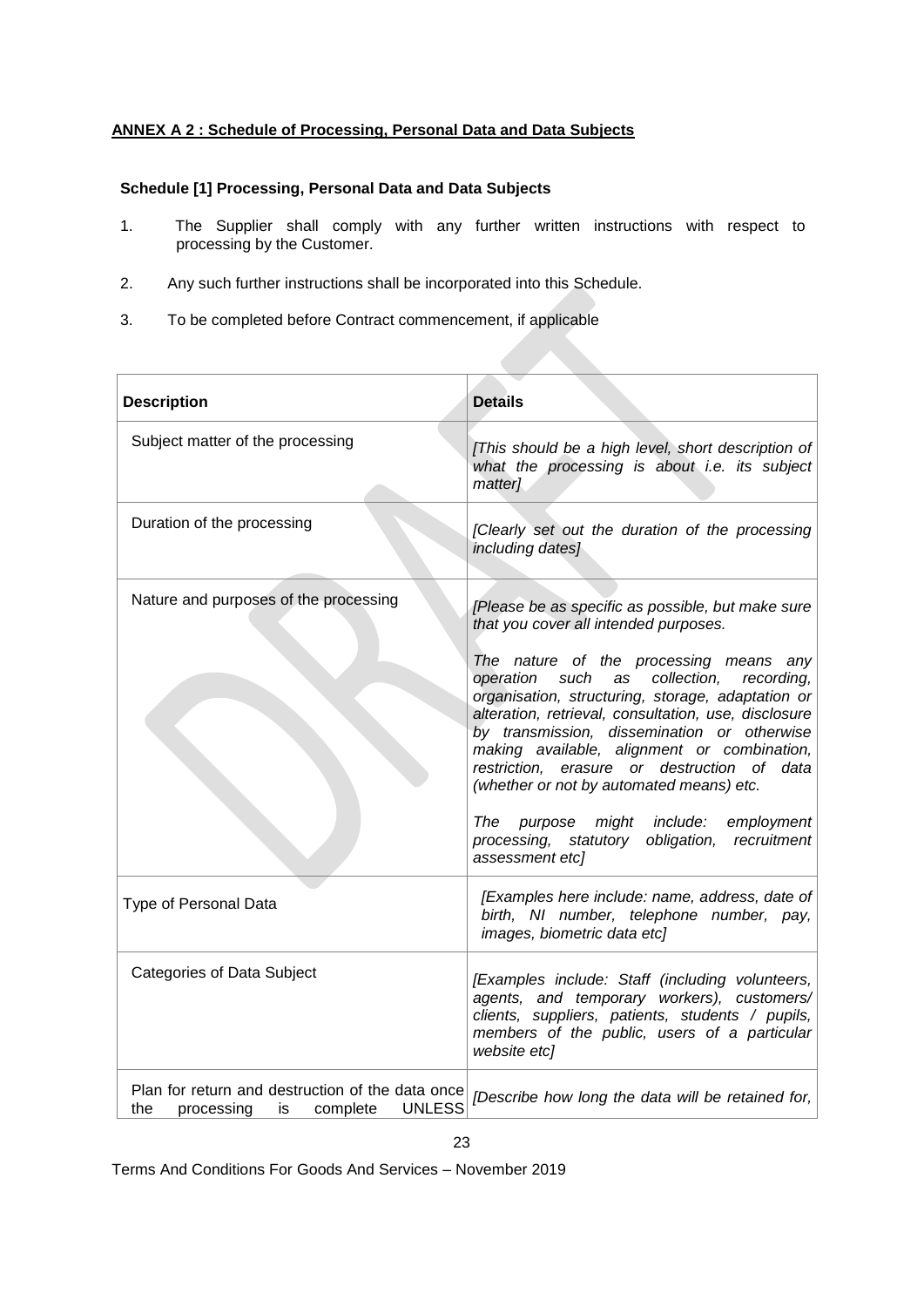| requirement under union or member state law to how it be returned or destroyed<br>preserve that type of data |  |
|--------------------------------------------------------------------------------------------------------------|--|
|                                                                                                              |  |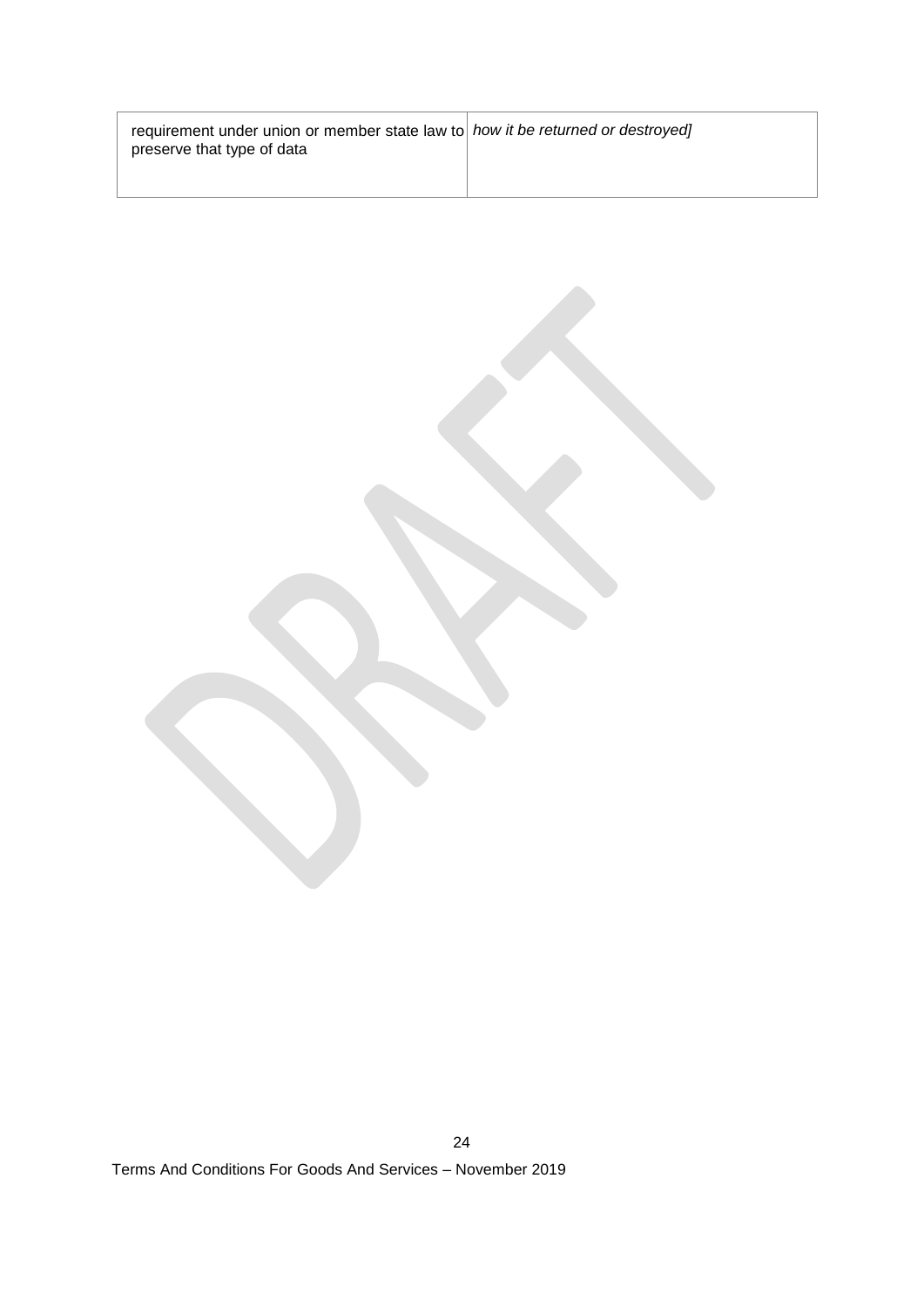## **Appendix 1 - Change Control Following the Award of Contract**

## **1. Introduction**

- 1.1. Where the University or the Supplier see a need to change either the Services or the Conditions of the Contract, the University may at any time request, and the Supplier may at any time recommend, such change only in accordance with the Change Control Procedure as set out at paragraph 2. Minor variations of limited and small value are permitted outside of this process, however any variation or extension of duties, scope, or those with any significant financial implications, should only be agreed through the specified process.
- 1.2. Until such time as a change is made in accordance with the Change Control Procedures, the Supplier shall, unless otherwise agreed in writing, continue to provide the Services as if the request or recommendation had not been made.
- 1.3. Any discussions which may take place between the University and the Supplier in connection with a request for change shall be without prejudice to the rights of either party.
- 1.4. In the event of any variation of the Contract, the Contract Price shall be subject to fair and reasonable adjustment to be agreed between the University and the Supplier. Any variation will have to comply with the requirements of Clause 18 and the rest of the Contract.
- 1.5. Any work undertaken by the Supplier staff which has not been authorised in advance by a change to the Contract or otherwise agreed according to paragraph 1 shall be undertaken entirely at the expense and liability of the Supplier.

## **2. Procedure**

- 2.1. Where a request for an amendment is received from the University, the Supplier shall, unless otherwise agreed, submit to the University two copies of a Change Control Note (CCN) signed by the Supplier within three weeks of the date of the request.
- 2.2. If the Suppliers considers that the preparation of a CCN requested by the University would necessitate significant additional allocation of resources, the Supplier will notify the University accordingly and, on agreement by the University, the Supplier will make a proposal for a paid study of the cost and implications of producing the required CCN.
- 2.3. A request to amend by the Supplier shall be submitted direct to the University in the form of two copies of a CCN signed by the Supplier at the time of such recommendation.
- 2.4. The CCN must include:
	- a) Provision for a CCN number
	- b) The title of the change
	- c) The originator and date of the request for the change

Terms And Conditions For Goods And Services – November 2019